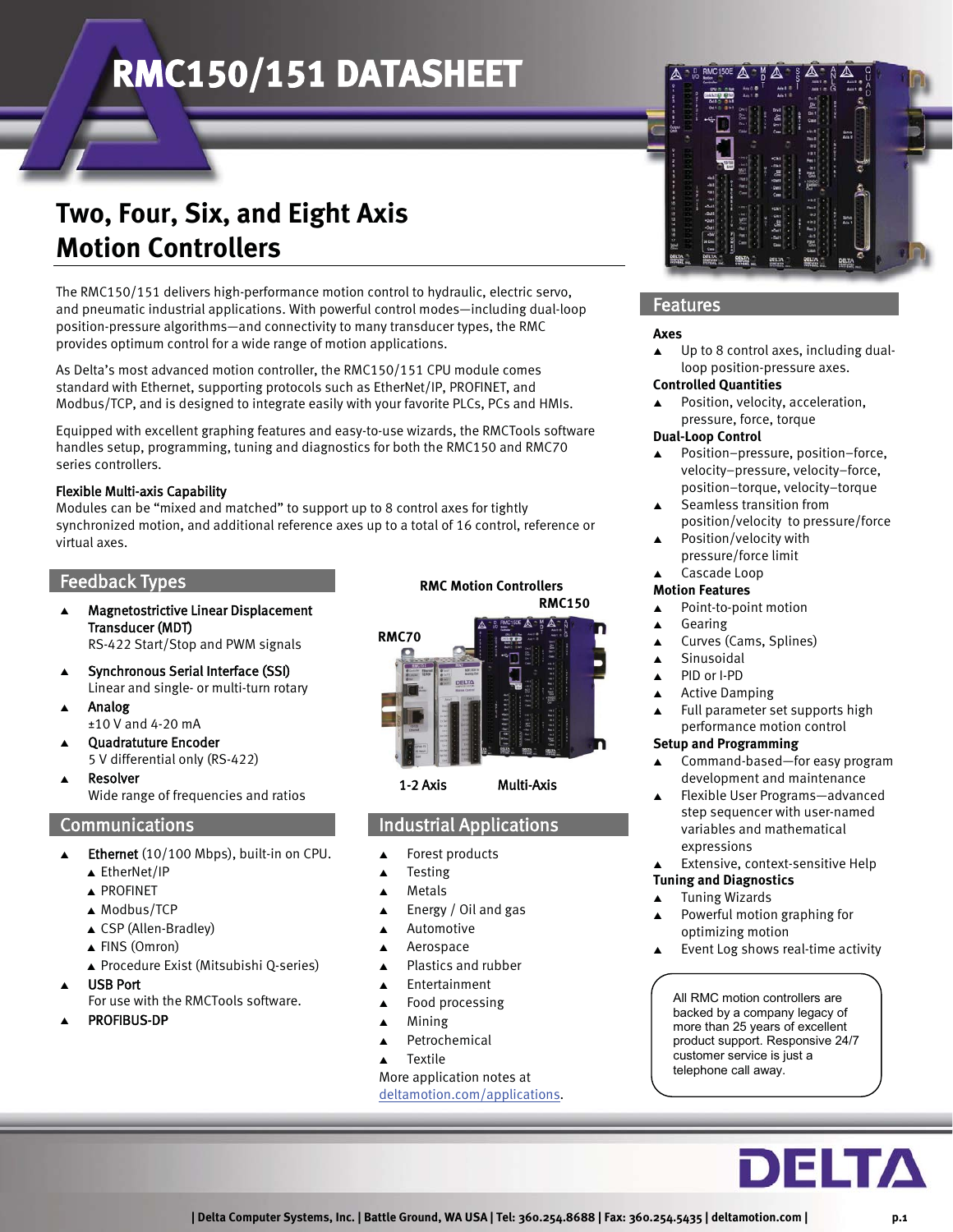## **RMCTools Software**

RMCTools is a powerful motion control software package for setting up, tuning, troubleshooting, programming, and controlling all features of Delta's multi-axis RMC150/151 controllers from a PC. RMCTools also supports the RMC70 controllers.

Delta's intuitive and easy-to-use RMCTools software features flexible User Programs with extensive commands and the ability to embed mathematical expressions. Setup and tuning wizards reduce startup times, and the graphical diagnostics tools speed troubleshooting of the entire motion system. Extensive, contextsensitive help is included in RMCTools, giving you the information you need at your fingertips.

RMCTools is included on a CD with all RMC150/151 controllers and is also available for download from www.deltamotion.com.

#### PC Requirements:

- Operating System\*: Windows® XP/Vista/7
- $\blacktriangle$ Processor: Minimum OS requirement
- $\blacktriangle$ Memory: Minimum OS requirement
- $\blacktriangle$ Hard Disk Space: 20MB

\*Windows XP requires Service Pack 2 or newer. RMCTools versions 3.37.0 (May 2010) and older support Windows® 2000.

## **Communication Software**

## RMCLink ActiveX Control and .NET Assembly

RMCLink enables full monitoring and control of RMC150/151 motion controllers via Ethernet communications from custom applications on Windows® -based PCs. RMCLink supports numerous languages, such as Visual Basic, C++, C#, VBScript, VBA (Microsoft Excel®), LabVIEW™.

RMCLink comes with fully-functioning sample projects to help you get up and running quickly. The help includes detailed walkthroughs and numerous code snippets.

RMCLink, with extensive examples, is available for download from www.deltamotion.com.

Microsoft, Windows, and Excel are either registered trademarks or trademarks of Microsoft Corporation in the United States and/or other countries.

## Instrument Driver for Use with LabVIEW

VIs created by Delta for use with LabVIEW<sup>TM</sup> software provide fullfledged examples including plot uploading and trending. The VIs are available from the Instrument Driver portion of National Instruments' website and from www.deltamotion.com.

LabVIEW is a trademark of National Instruments. Neither Delta, nor any software programs or other goods or services offered by Delta, are affiliated with, endorsed by, or sponsored by National Instruments.



## RMCTools Features

Delta's powerful RMCTools software makes setup, tuning, and troubleshooting motion systems easier than ever.

### Setup

#### $\blacktriangle$ Wizards

Easy-to-use wizards include New Project, New Controller, Scale & Offset, and Autotuning.

 $\blacktriangle$ Full Parameter Set

Monitor all axis status registers and modify parameters.

### Tuning and Diagnostics

 $\blacktriangle$ Plots

Plot any register in the RMC, up to 16 registers per plot, sampled as fine as the control loop resolution.

#### $\blacktriangle$ Autotuning Wizard

Quickly and accurately tune your axes, using a slider bar to choose from a range of gains appropriate for your system.

#### $\blacktriangle$ Event Log

Speed troubleshooting by recording events such as parameter changes, commands, errors, and communications.

 $\blacktriangle$ Program Monitor

Monitor User Program execution and variables.

#### Programming

 $\blacktriangle$ Commands

Issue commands directly from RMCTools. Use Shortcut Command Sets to quickly issue commands to speed the tuning process.

 $\blacktriangle$ User Programs

Easily create programs to issue sequences of commands.

 $\blacktriangle$ PreScan Table

> Use wizards to set up immediate response to internal conditions or external events (discrete I/O, etc.)

 $\blacktriangle$  Mathematical Expressions Expressions provide flexible programming capability for advanced calculations and machine control sequences.

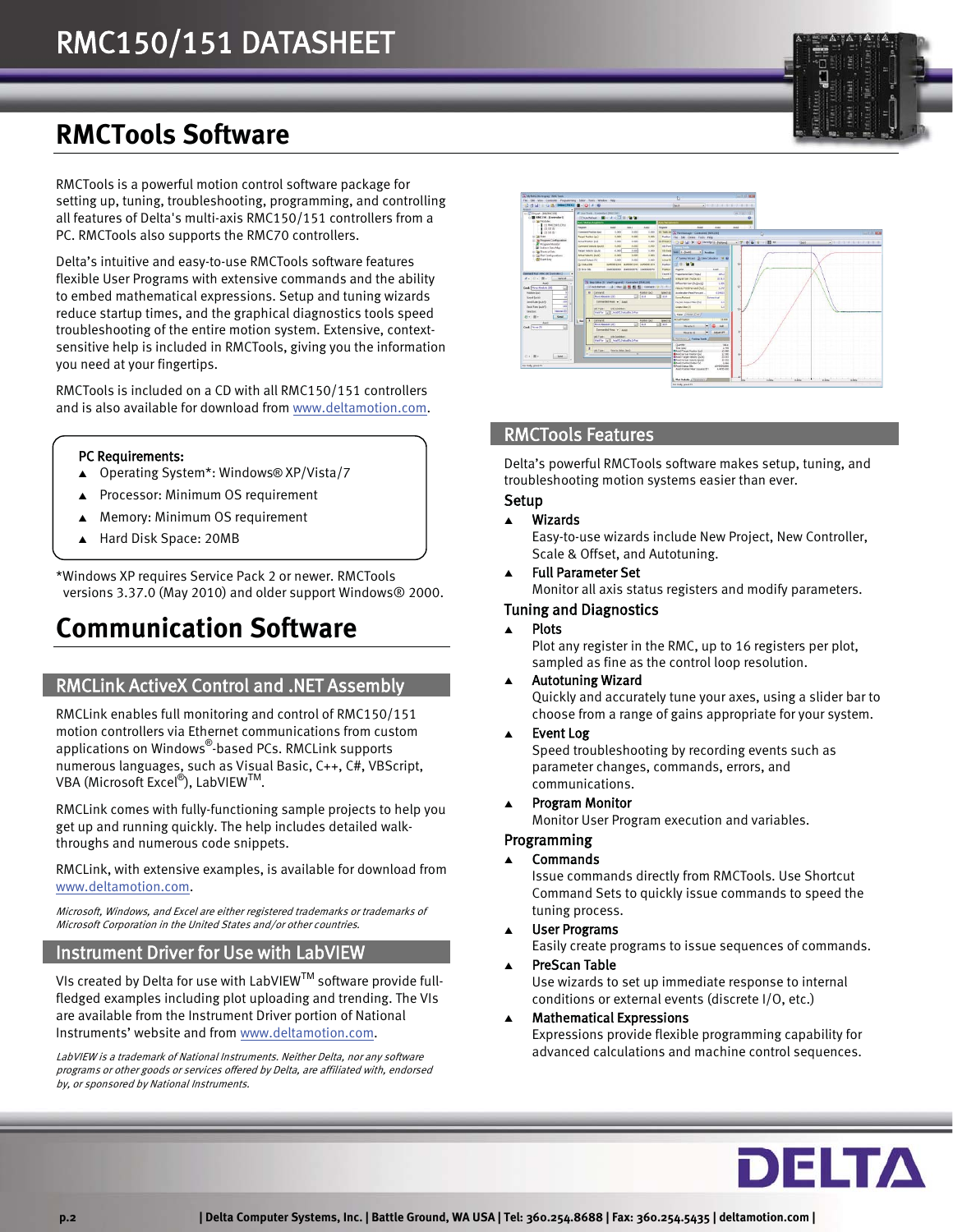## **Part Numbers**

Backplane sizes are 3, 4, 5, and 6 slots. Modules can be mixed and matched according to the table below.

| <b>RMC150E</b><br>Mn     | Controller CPU. The CPU is always in slot 1 (second slot from left).<br><b>Details</b><br>Slots 2-5 Modules. Select 1-4 modules. $n = 1 - 4$ .<br>Magnetostrictive Displacement Transducer (MDT) for Start/Stop or PWM signals: | (Multiple<br>options<br>possible) |
|--------------------------|---------------------------------------------------------------------------------------------------------------------------------------------------------------------------------------------------------------------------------|-----------------------------------|
| Sn                       | Synchronous Serial Interface (SSI) for linear and single- or multi-turn rotary:                                                                                                                                                 |                                   |
| Qn<br>Rn                 | Quadrature for 5V differential encoder signals: two inputs, two ±10 V outputs  p. 8                                                                                                                                             |                                   |
| Hn<br>An                 |                                                                                                                                                                                                                                 |                                   |
| Gn<br>Dn<br>$\mathsf{u}$ | Universal reference: two 16-bit ±10 V or 4-20 mA inputs, six discrete I/O,                                                                                                                                                      |                                   |
| SOn                      | SSI input/output (specialty): one SSI input, one SSI output, two ±10 V outputs p. 16                                                                                                                                            |                                   |
| BLn                      |                                                                                                                                                                                                                                 |                                   |
| DI/O<br>UI/O             | <b>Slot 0 Modules</b><br>Discrete I/O module, 8 discrete outputs, 18 discrete inputs, 24 VDC p. 12<br>Universal reference: two 16-bit ±10 V or 4-20 mA inputs, six discrete I/O,                                                |                                   |
|                          | Blank Blank slot cover - no part number designation needed for blank cover in slot 0                                                                                                                                            |                                   |
| <b>Options</b>           | $\mathcal{A}$ . The set of the set of the contract $\mathbf{A}$ is the set of $\mathbf{A}$ in $\mathbf{A}$ in $\mathbf{A}$ in $\mathbf{A}$                                                                                      |                                   |

HZ Hazardous location designation Class I, Division 2, Groups A, B, C, D

(not available for all modules) ..................................................................................... p. 17

\* The Dual-Loop Pressure/Force Control Option is required only for dual-loop control, such as position-pressure, position-force, velocitypressure, or velocity-force. It is not required for pressure-only control or force-only control. The Dual-Loop option also enables advanced control algorithms with two inputs per axis such as Active Damping or Acceleration control using pressure or accelerometer feedback.

### Accessories and More

## Online Configuration Tool

Create your own RMC150 controller and request a quote! Go to Delta's website at www.deltamotion.com and choose Request a Quote Online.



### Example Part Numbers

#### RMC150E-S2-Q2

4 axes with SSI feedback, 4 axes with quadrature feedback and a blank cover on the left-most slot

#### RMC151E-H4-PROFI

8 axes with analog feedback (8 drive outputs and 16 analog inputs) and a PROFIBUS module, 8 axes dual-loop enabled

#### RMC150E-M2-Q1-D1-DI/O

4 axes with MDT feedback, 2 axes with quadrature feedback, 2 discrete I/O modules, one of which is in slot 0.



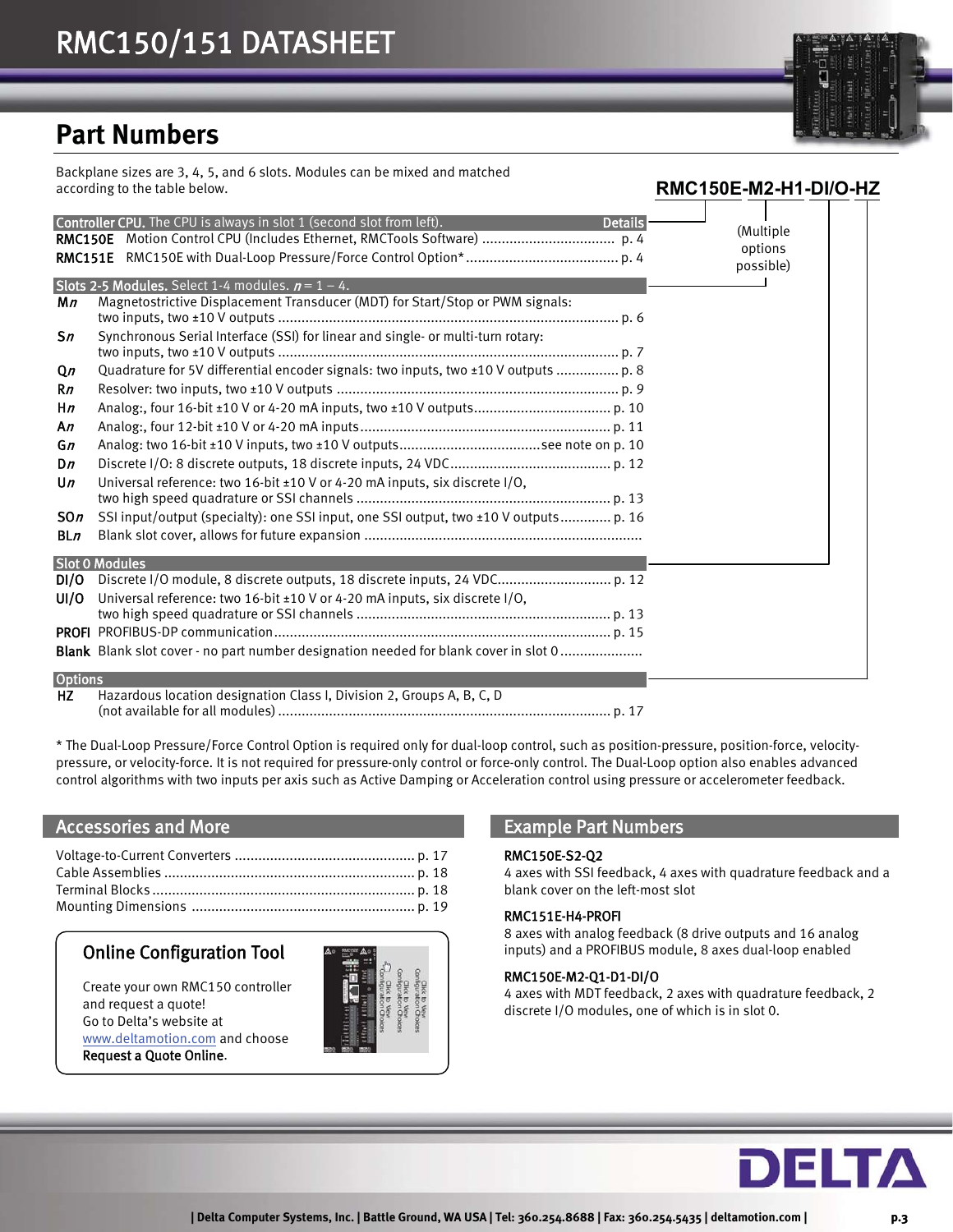## **RMC150E and RMC151E CPUs**

#### 2-8 Axes Controllers

The RMC150E and RMC151E CPUs are capable of controlling up to 8 control axes plus additional reference axes. These CPUs provide an on-board Ethernet port, a USB port for connection to the RMCTools software, two 24 VDC discrete outputs, and two 12-24 VDC discrete inputs.

#### RMC150E - 8 Axes

Control 8 axes, built-in Ethernet, USB monitor port, 2 discrete inputs, 2 discrete outputs.

#### RMC151E – 8 Axes with Dual-Loop

RMC150E with dual-loop. Dual-loop is the ability to control two quantities–such as position and pressure–on the same axis. Notice that controlling only pressure or only force on an axis does not require the RMC151E.

### RMC150E/RMC151E CPU Specifications

| <b>Motion Control</b>       |         |                                                                |  |  |
|-----------------------------|---------|----------------------------------------------------------------|--|--|
| Control loop times          |         | 250 $\mu$ s, 500 $\mu$ s, 1 ms, 2 ms, or 4 ms                  |  |  |
|                             |         | USB Monitor Port (for setup, programming and maintenance only) |  |  |
| Connector                   |         | USB "B" Receptacle                                             |  |  |
| Data Rate                   |         | Full-speed (12 Mbps)                                           |  |  |
| Discrete Inputs (2)         |         |                                                                |  |  |
| Input type                  |         | 12-24 VDC inputs; polarity independent                         |  |  |
| Logic polarity              |         | True "High"                                                    |  |  |
| Isolation                   |         | <b>500 VAC</b>                                                 |  |  |
| Input "High" range          |         | 7 to 26.4 VDC, 3 mA maximum                                    |  |  |
| Input "Low" range           |         | 0 to 3.5 VDC, <1 mA                                            |  |  |
| Maximum propagation delay   |         | $160 \,\mathrm{\mu s}$                                         |  |  |
| <b>Discrete Outputs (2)</b> |         |                                                                |  |  |
| Output type                 |         | Solid State Relays (SSR)                                       |  |  |
| Isolation                   |         | 500 VAC                                                        |  |  |
| Rated voltage               |         | max ±30 V (DC or peak AC voltage)                              |  |  |
| Maximum current             |         | ±75 mA (±50 mA for Class I Div 2)                              |  |  |
| Maximum propagation delay   |         | 1.5 <sub>ms</sub>                                              |  |  |
| Logic 1 (True, On)          |         | Low impedance (50 $\Omega$ maximum)                            |  |  |
| Logic 0 (False, Off)        |         | High impedance $($ < 1 $\mu$ A leakage current at 250 V)       |  |  |
| <b>Power</b>                |         |                                                                |  |  |
| Voltage                     |         | +24 VDC $\pm$ 15%                                              |  |  |
| Current                     | 3 slots | Typical 290 mA, max 375 mA                                     |  |  |
|                             | 4 slots | Typical 385 mA, max 500 mA                                     |  |  |
|                             | 5 slots | Typical 485 mA, max 625 mA                                     |  |  |
|                             | 6 slots | Typical 585 mA, max 750 mA                                     |  |  |
| DC-DC converter isolation   |         | 500 VAC                                                        |  |  |
| <b>Mechanical</b>           |         |                                                                |  |  |
| Mounting                    |         | Symmetrical DIN 3 or panel-mount                               |  |  |
| Dimensions<br>3 slots       |         | 4.12 x 5.95 x 4.75 in (WxHxD) (10.5 x 15.0 x 12.1 cm)          |  |  |
| (see pg. 19 for             |         | width increases by 1.0 in for each slot                        |  |  |
| drawings)                   | 6 slots | 7.12 x 5.95 x 4.75 in (WxHxD) (18.1 x 15.0 x 12.1 cm)          |  |  |
| Weight                      | 3 slots | 2 lb (0.9 kg) max                                              |  |  |
|                             | 6 slots | 3 lb (1.4 kg) max                                              |  |  |



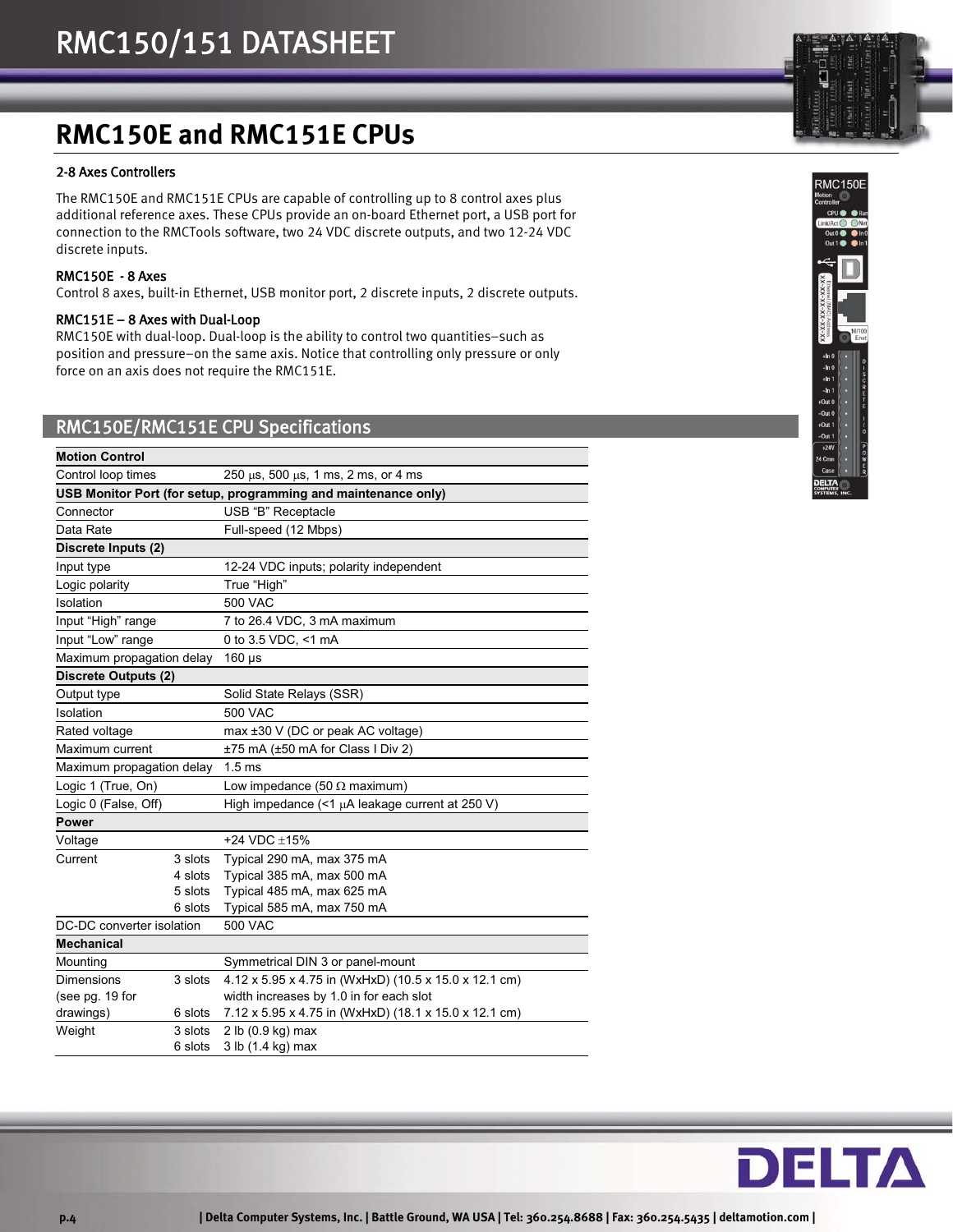## RMC150E/RMC151E CPU Specifications (continued)

| <b>Environment</b>                                                           |                                                                                                                              |                 |
|------------------------------------------------------------------------------|------------------------------------------------------------------------------------------------------------------------------|-----------------|
| Operating temperature                                                        | +32 to +140°F (0 to +60°C)                                                                                                   |                 |
| Storage temperature                                                          | -40 to +185°F (-40 to +85°C)                                                                                                 |                 |
| Agency compliance                                                            | CE, UL, CUL. Optional: Class I, Division 2, see pg. 17                                                                       |                 |
| <b>Ethernet Interface</b>                                                    |                                                                                                                              |                 |
| Hardware interface                                                           | IEEE 802.3 for 100BASE-T (twisted pair)                                                                                      |                 |
| Data Rate                                                                    | 10/100 Mbps                                                                                                                  |                 |
| Duplex                                                                       | Full/Half-Duplex                                                                                                             |                 |
| Features                                                                     | Auto-negotiation,<br>Auto-crossover (MDI/MDI-X)                                                                              |                 |
| Connector                                                                    | R.I-45                                                                                                                       |                 |
| Cable                                                                        | CAT5, CAT5e or CAT6, UTP or STP                                                                                              |                 |
| <b>Ethernet Configuration</b>                                                |                                                                                                                              |                 |
| Configuration parameters                                                     | IP address, subnet mask, gateway address, enable/disable auto-<br>negotiation                                                |                 |
| Configuration methods                                                        | BOOTP, DHCP, or static                                                                                                       |                 |
| <b>Ethernet Protocol Support</b>                                             |                                                                                                                              |                 |
| Application protocols<br>(Call Delta for availability of<br>other protocols) | EtherNet/IP.<br>Modbus/TCP.<br>PROFINET.<br>CSP (DF1 over Ethernet),<br>Omron FINS.<br>Procedure Exist (Mitsubishi Q-series) | <b>EtherNet</b> |
| Framing protocol                                                             | Ethernet II                                                                                                                  |                 |
| Internet protocol                                                            | IP (includes ICMP, ARP, and Address Collision Detection)                                                                     |                 |
| <b>Transport protocols</b>                                                   | TCP, UDP                                                                                                                     |                 |

## Pin-out

| <b>Discrete I/O Connector</b> |                          | <b>Power connector</b> |                             |  |
|-------------------------------|--------------------------|------------------------|-----------------------------|--|
| $+$ In 0                      |                          | $+24V$                 | Power for entire controller |  |
| $-In 0$                       | General-purpose input 0  | 24 Cmn                 | Power common                |  |
| $+$ In 1                      |                          | Case                   | Protective earth ground     |  |
| $-$ In 1                      | General-purpose input 1  |                        |                             |  |
| $+Out0$                       | General-purpose output 0 |                        |                             |  |
| -Out $0$                      |                          |                        |                             |  |
| $+Out 1$                      | General-purpose output 1 |                        |                             |  |
| -Out $1$                      |                          |                        |                             |  |

## Ordering Information

The CPU part number is the first part of the entire controller part number. Specify RMC150E, or RMC151E for the dual-loop option.

For example, RMC150E-M2: RMC150 motion controller with 4 axes of MDT position control.

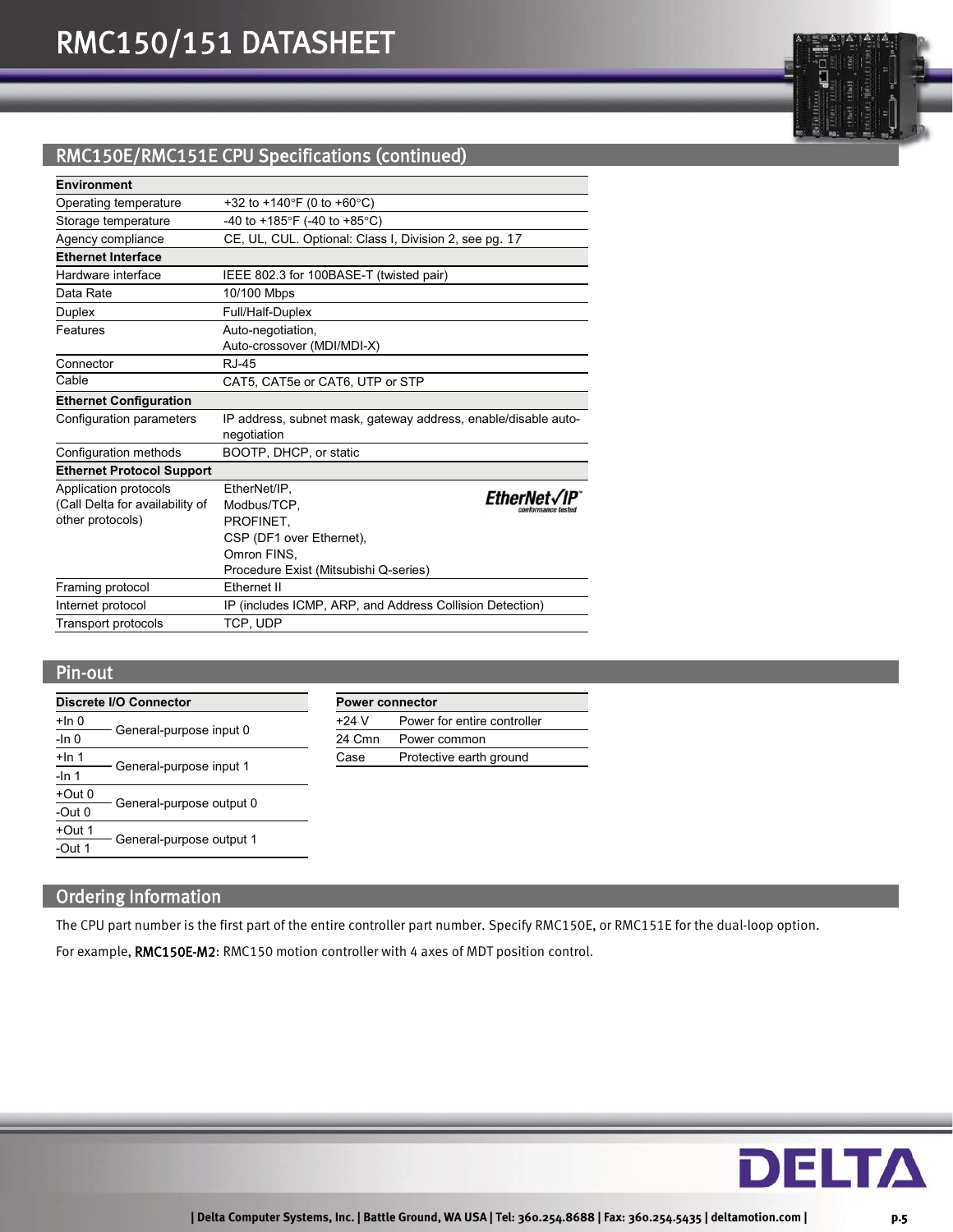## **MDT Module**

#### Two Axes, Magnetostrictive Linear Displacement **Transducers**

The two-axis MDT module interfaces to magnetostrictive linear displacement transducers (MDTs) with Start/Stop or Pulse Width Modulated (PWM) outputs. These absolute-position transducers are especially well suited for hydraulic applications because of their non-contact design, robustness, modularity, and resistance to contaminants.

Magnetostrictive linear displacement transducers with the SSI interface provide higher resolution than Start/Stop or PWM outputs and are supported by the RMC SSI module.

## MDT Specifications

## Features:

- Two axes of MDT feedback per module
- Up to 0.001 in (25.4  $\mu$ m) resolution using Start/Stop Up to 0.0001 in (2.54 μm) resolution using PWM transducers with multiple recirculations
- Supports internal transducer recirculations
- Transducer length up to 398 in (10.1 m) (4 ms loop time)
- Differential (recommended) or single-ended interface
- Two isolated,  $\pm$ 10 V, 12-bit drive outputs per module
- Current output up to  $\pm 200$  mA with VC2124 converter option



| <b>Start/Stop and PWM Interface</b> |                                                                                                                   |  |  |  |
|-------------------------------------|-------------------------------------------------------------------------------------------------------------------|--|--|--|
| Axes                                | Two per module                                                                                                    |  |  |  |
| Return inputs                       | Two RS-422 differential                                                                                           |  |  |  |
| Interrogation outputs               | Two RS-422 differential (External interrogation required)                                                         |  |  |  |
| <b>ESD</b> protection               | 15 kV Electrostatic Discharge (ESD) protection                                                                    |  |  |  |
| Resolution                          | 0.001 in (25.4 µm) Start/Stop, 0.0001 in (2.54 µm) PWM                                                            |  |  |  |
| Count rate                          | 120 MHz                                                                                                           |  |  |  |
| <b>Drive Interface</b>              |                                                                                                                   |  |  |  |
| Outputs                             | Two $\pm$ 10 V, 5 mA maximum, 12-bit DAC                                                                          |  |  |  |
| Isolation                           | 500 VAC                                                                                                           |  |  |  |
| <b>Current Output Accessory</b>     | VC2124 voltage-to-current converter output range is adjustable<br>from $\pm 10$ mA to $\pm 200$ mA in 10 mA steps |  |  |  |
| <b>Environment</b>                  |                                                                                                                   |  |  |  |
| Operating temperature               | +32 to +140°F (0 to +60°C)                                                                                        |  |  |  |
| Storage temperature                 | -40 to +185°F (-40 to +85°C)                                                                                      |  |  |  |
| Agency compliance                   | CE, UL, CUL. Optional: Class I, Division 2, see pg. 17                                                            |  |  |  |

## MDT Pin-out

| <b>MDT 0 Connector</b> |                          | <b>MDT 1 Connector</b> |                          | <b>Drive Connector</b> |                         |
|------------------------|--------------------------|------------------------|--------------------------|------------------------|-------------------------|
| +Int 0                 | + Interrogation          | $+$ Int 1              | + Interrogation          | Dry 0                  | ±10 V Drive Output      |
| $-Int0$                | - Interrogation          | $-Int 1$               | - Interrogation          | Dry Cmn                | Drive Common            |
| MDT Cmn                | <b>Transducer Common</b> | MDT Cmn                | <b>Transducer Common</b> | Drv 1                  | ±10 V Drive Output      |
| +Ret 0                 | + Return                 | $+$ Ret 1              | + Return                 | Case                   | Chassis Ground (shield) |
| - $Ret0$               | - Return                 | -Ret 1                 | - Return                 |                        |                         |
| Case                   | Chassis Ground (shield)  | Case                   | Chassis Ground (shield)  |                        |                         |

| <b>Drive Connector</b> |                         |  |  |  |
|------------------------|-------------------------|--|--|--|
| Drv 0                  | $±10$ V Drive Output    |  |  |  |
| Dry Cmn                | Drive Common            |  |  |  |
| Drv 1                  | $±10$ V Drive Output    |  |  |  |
| Case                   | Chassis Ground (shield) |  |  |  |

## MDT Ordering Information

To specify an MDT interface module, insert -Mn into the part number, where n indicates the number of modules. Up to four MDT modules can be ordered in a single RMC unit. The MDT module can be used in slots 2-5. Refer to the SSI module for Magnetostrictive LDTs with a Synchronous Serial Interface (SSI) output.

For example, RMC150E-M2-A1: 4 axes of MDT position control and 4 analog inputs.

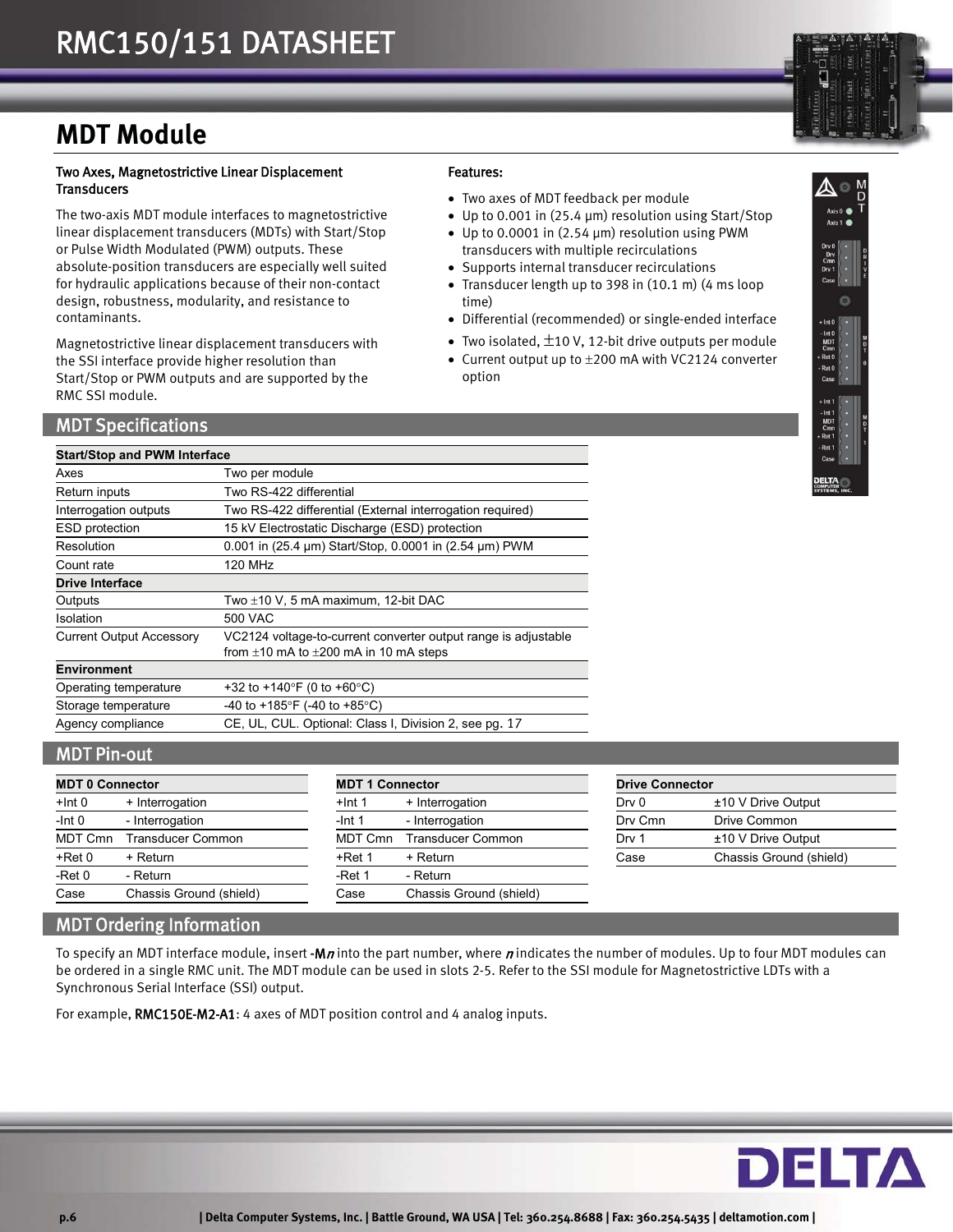## **SSI Module**

#### Two Axes, Synchronous Serial Interface

The two-axis SSI module interfaces to transducers with the Synchronous Serial Interface (SSI) output. Many types of transducers are available with SSI, including magnetostrictive linear displacement transducers, absolute encoders, and laser measuring devices.

SSI has a number of advantages over other interfaces:

- Higher noise immunity
- Absolute positions
- Available on a wide variety of transducers
- Many SSI devices offer higher precision. For example, magnetostrictive LDTs offer higher resolutions with SSI interface than for other interface types, such as Start/Stop, PWM, voltage, or current.

### SSI Specifications

## Features:

- Two axes of SSI feedback per module
- Binary or gray code
- 8 to 31 data bits
- Differential RS-422 SSI interface
- Two isolated,  $\pm 10$  V, 12-bit drive outputs per module
- Current output up to  $\pm 200$  mA with VC2124 converter option



| <b>SSI Interface</b>            |                                                                                                                  |  |  |  |
|---------------------------------|------------------------------------------------------------------------------------------------------------------|--|--|--|
| Axes                            | Two per module                                                                                                   |  |  |  |
| Data inputs                     | Two RS-422 differential, 150 $\Omega$ input impedance                                                            |  |  |  |
| Clock outputs                   | Two RS-422 differential                                                                                          |  |  |  |
| Clock frequency                 | User-selectable 230 kHz or 921 kHz                                                                               |  |  |  |
| Cable type                      | Twisted pair, shielded, low capacitance communication cable                                                      |  |  |  |
| Cable length maximum            | Transducer dependent (approx. 300-600 ft)                                                                        |  |  |  |
| ESD protection                  | 15 kV Electrostatic Discharge (ESD) protection                                                                   |  |  |  |
| Resolution                      | Transducer dependent (up to 2 um or approximately 0.00008 in<br>for magnetostrictive LDTs)                       |  |  |  |
| Count encoding                  | <b>Binary or Gray Code</b>                                                                                       |  |  |  |
| Data bits                       | 8 to 31 bits                                                                                                     |  |  |  |
| <b>Drive Interface</b>          |                                                                                                                  |  |  |  |
| Outputs                         | Two $\pm$ 10 V, 5 mA maximum, 12-bit DAC                                                                         |  |  |  |
| Isolation                       | 500 VAC                                                                                                          |  |  |  |
| <b>Current Output Accessory</b> | VC2124 voltage-to-current converter output range is adjustable<br>from $\pm 10$ mA to $\pm 200$ mA in 10mA steps |  |  |  |
| <b>Environment</b>              |                                                                                                                  |  |  |  |
| Operating temperature           | +32 to +140°F (0 to +60°C)                                                                                       |  |  |  |
| Storage temperature             | -40 to +185°F (-40 to +85°C)                                                                                     |  |  |  |
| Agency compliance               | CE, UL, CUL. Optional: Class I, Division 2, see pg. 17                                                           |  |  |  |

### SSI Pin-out

| <b>SSI 0 Connector</b> |                         | <b>SSI 1 Connector</b> |                          |
|------------------------|-------------------------|------------------------|--------------------------|
| $+C$ lk 0              | + Clock Output          | $+C$ lk 1              | + Clock Output           |
| $-CIk$ <sub>0</sub>    | - Clock Output          | $-CIk1$                | - Clock Output           |
| SSI Cmn                | Transducer Common       | SSI Cmn                | <b>Transducer Common</b> |
| $+$ Dat 0              | + Data Input            | +Dat 1                 | + Data Input             |
| $-Dat0$                | - Data Input            | -Dat 1                 | - Data Input             |
| Case                   | Chassis Ground (shield) | Case                   | Chassis Ground (shield)  |

| SSI 0 Connector |                         |           | <b>SSI 1 Connector</b>   |         | <b>Drive Connector</b>  |  |
|-----------------|-------------------------|-----------|--------------------------|---------|-------------------------|--|
| +Clk 0          | + Clock Output          | $+C$ lk 1 | + Clock Output           | Drv 0   | ±10 V Drive Output      |  |
| -Clk 0          | - Clock Output          | $-C$ lk 1 | - Clock Output           | Dry Cmn | Drive Common            |  |
| SSI Cmn         | Transducer Common       | SSI Cmn   | <b>Transducer Common</b> | Drv 1   | ±10 V Drive Output      |  |
| +Dat 0          | + Data Input            | +Dat 1    | + Data Input             | Case    | Chassis Ground (shield) |  |
| -Dat 0          | - Data Input            | -Dat 1    | - Data Input             |         |                         |  |
| Case            | Chassis Ground (shield) | Case      | Chassis Ground (shield)  |         |                         |  |
|                 |                         |           |                          |         |                         |  |

|         | <b>Drive Connector</b>  |  |  |  |
|---------|-------------------------|--|--|--|
| Drv 0   | ±10 V Drive Output      |  |  |  |
| Dry Cmn | Drive Common            |  |  |  |
| Drv 1   | ±10 V Drive Output      |  |  |  |
| Case    | Chassis Ground (shield) |  |  |  |

## SSI Ordering Information

To specify an SSI interface module, insert -Sn into the part number, where n indicates the number of modules. Up to four SSI modules can be ordered in a single RMC unit. The SSI module can be used in slots 2-5.

For example, RMC150E-S3-A1: 6 axes of SSI position control and 4 analog inputs.

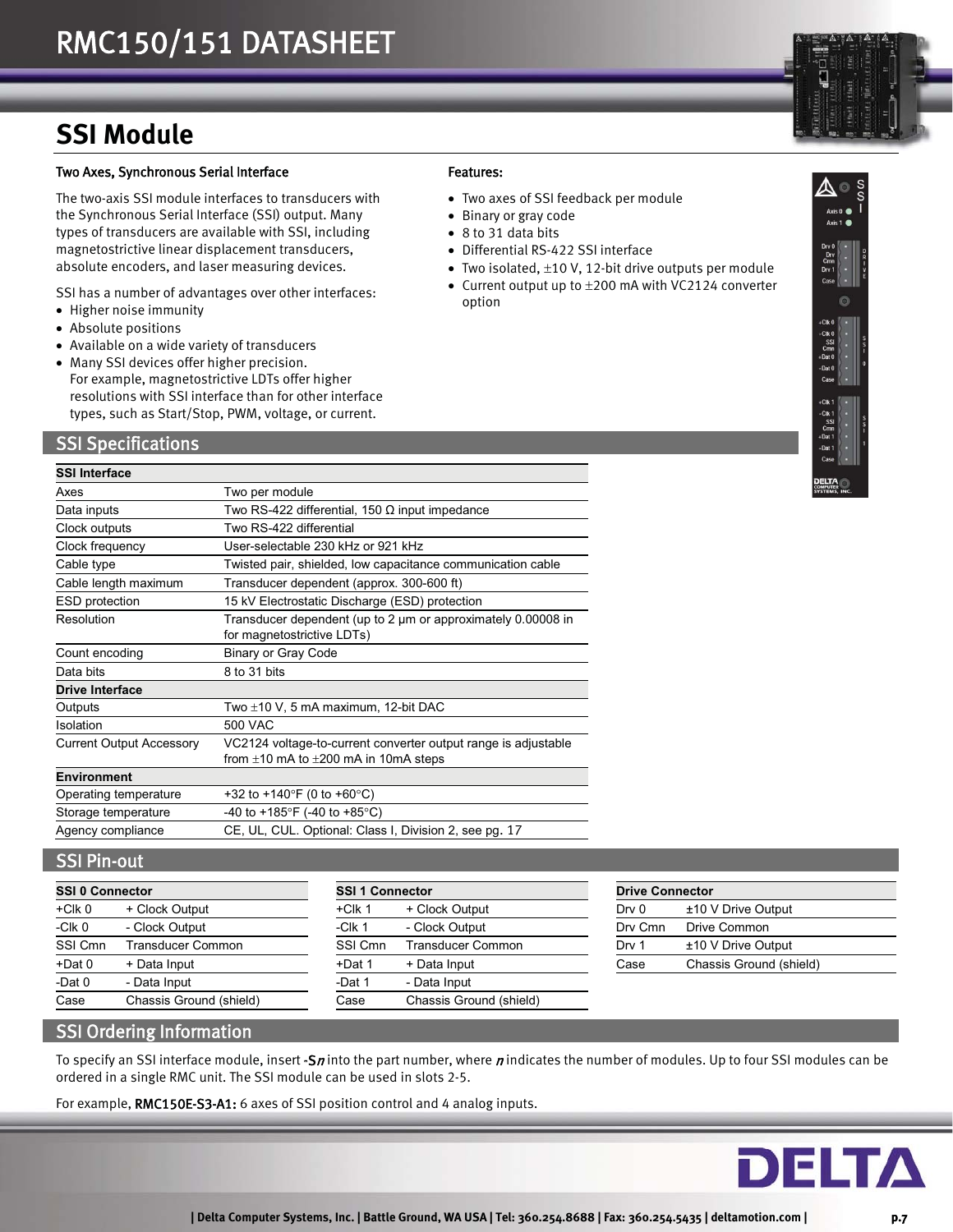## **Quadrature Module**

### Two Axes, 5 V differential (RS-422) A, B, and Z

The two-axis Quadrature module interfaces to linear and rotary transducers and encoders with 5 V differential (RS-422) A, B, and Z outputs. Many types of transducers and encoders are available with quadrature outputs.

In addition to A, B, and Z (index) inputs, each axis includes a high-speed homing input, a drive enable output, a drive fault input, and two high-speed inputs for limit switches or high-speed position latching.

### Features:

- Two axes of quadrature feedback per mdoule
- 4,000,000 counts per second
- High-speed inputs: home, position latch, travel limits
- Digital noise filters on all inputs
- All discrete inputs are isolated
- Drive fault inputs, Drive enable outputs
- Two isolated,  $\pm 10$  V, 14-bit drive outputs per module • Current output to  $\pm 200$  mA with VC2124 converter
- option

### Quadrature Specifications

| <b>Inputs and Outputs</b>                                                           |                                                                                                                                                                                                                               |
|-------------------------------------------------------------------------------------|-------------------------------------------------------------------------------------------------------------------------------------------------------------------------------------------------------------------------------|
| Axes                                                                                | Two per module                                                                                                                                                                                                                |
| Inputs                                                                              | Two 5 V differential (RS-422), 215 $\Omega$ input impedance, A, B and Z                                                                                                                                                       |
| <b>ESD Protection</b>                                                               | 15 kV Electrostatic Discharge (ESD) Protection                                                                                                                                                                                |
| Maximum Encoder Frequency 4,000,000 counts/s                                        |                                                                                                                                                                                                                               |
| Fault Inputs, Home Inputs,<br>and high-speed Limit or<br><b>Registration Inputs</b> | Input "High" range: 3.2 to 26.4 VDC, 3.5 mA min., 10 mA max.<br>Input "Low" range: $0$ to $2$ VDC, $\leq 1$ mA<br>Max input voltage: 26.4 V, 500 VAC isolation, compatible with<br>most limit switches, TTL, and CMOS outputs |
| Home input response time                                                            | $50 \mu s$                                                                                                                                                                                                                    |
| Index (Z) input response time 125 ns                                                |                                                                                                                                                                                                                               |
| Drive Enable output                                                                 | Solid State relay, 50 $\Omega$ , 30 V, 75 mA (50 mA for Class I, Div 2),<br>1.5 ms, 500 VAC isolation                                                                                                                         |
| <b>Drive Interface</b>                                                              |                                                                                                                                                                                                                               |
| Outputs                                                                             | Two ±10 V, 5 mA maximum, 14-bit DAC                                                                                                                                                                                           |
| Isolation                                                                           | 500 VAC                                                                                                                                                                                                                       |
| <b>Current Output Accessory</b>                                                     | VC2124 voltage-to-current converter output range is adjustable<br>from $\pm 10$ mA to $\pm 200$ mA in 10mA steps                                                                                                              |
| <b>Environment</b>                                                                  |                                                                                                                                                                                                                               |
| Operating temperature                                                               | +32 to +140°F (0 to +60°C)                                                                                                                                                                                                    |
| Storage temperature                                                                 | -40 to +185°F (-40 to +85°C)                                                                                                                                                                                                  |
| Agency compliance                                                                   | CE, UL, CUL. Optional: Class I, Division 2, see pg. 17                                                                                                                                                                        |

## Quadrature Pin-out

| Pin | <b>Function</b>              | Pin | <b>Function</b>              | Pin | <b>Function</b> |
|-----|------------------------------|-----|------------------------------|-----|-----------------|
|     | А-                           | 9   | Registration Y / Pos Limit + |     | No connection   |
| 2   | A+                           | 10  | No connection                | 18  | Home Input -    |
| 3   | B-                           | 11  | No connection                | 19  | Home Input +    |
| 4   | B+                           | 12  | ±10 V Drive Output           | 20  | Fault Input -   |
| 5   | No connection                | 13  | <b>Drive Output Common</b>   | 21  | Fault Input +   |
| 6   | Registration X / Neg Limit - | 14  | Z- Index from encoder        | 22  | No connection   |
| 7   | Registration X / Neg Limit + | 15  | Z+ Index from encoder        | 23  | No connection   |
| 8   | Registration Y / Pos Limit - | 16  | Encoder Common               | 24  | Enable Output   |

| Pin            | <b>Function</b>              | <b>Pin</b> | <b>Function</b>              | Pin | <b>Function</b> |
|----------------|------------------------------|------------|------------------------------|-----|-----------------|
|                | A-                           | 9          | Registration Y / Pos Limit + | 17  | No connection   |
| $\overline{2}$ | A+                           | 10         | No connection                | 18  | Home Input -    |
| 3              | <b>B-</b>                    | 11         | No connection                | 19  | Home Input +    |
| 4              | $B+$                         | 12         | ±10 V Drive Output           | 20  | Fault Input -   |
| 5              | No connection                | 13         | Drive Output Common          | 21  | Fault Input +   |
| 6              | Registration X / Neg Limit - | 14         | Z- Index from encoder        | 22  | No connection   |
|                | Registration X / Neg Limit + | 15         | Z+ Index from encoder        | 23  | No connection   |
| 8              | Registration Y / Pos Limit - | 16         | Encoder Common               | 24  | Enable Output   |
|                |                              |            |                              | つに  | Enohlo          |

| Pin | <b>Function</b>              | Pin | <b>Function</b>              | <b>Pin</b> | <b>Function</b> |
|-----|------------------------------|-----|------------------------------|------------|-----------------|
|     | A-                           | 9   | Registration Y / Pos Limit + | 17         | No connection   |
|     | A+                           | 10  | No connection                | 18         | Home Input -    |
|     | B-                           | 11  | No connection                | 19         | Home Input +    |
|     | B+                           | 12  | ±10 V Drive Output           | 20         | Fault Input -   |
|     | No connection                | 13  | Drive Output Common          | 21         | Fault Input +   |
|     | Registration X / Neg Limit - | 14  | Z- Index from encoder        | 22         | No connection   |
|     | Registration X / Neg Limit + | 15  | Z+ Index from encoder        | 23         | No connection   |
| 8.  | Registration Y / Pos Limit - | 16  | Encoder Common               | 24         | Enable Output   |
|     |                              |     |                              | 25         | Enable Output   |
|     |                              |     |                              |            |                 |

### Quadrature Ordering Information

To specify a Quadrature module, insert -Qn into the part number, where n indicates the number of modules. Up to four Quadrature modules can be ordered in a single RMC unit. The Quadrature module can be used in slots 2-5.

For example, RMC150E-Q2-A1: 4 axes of quadrature position control and 4 analog inputs.

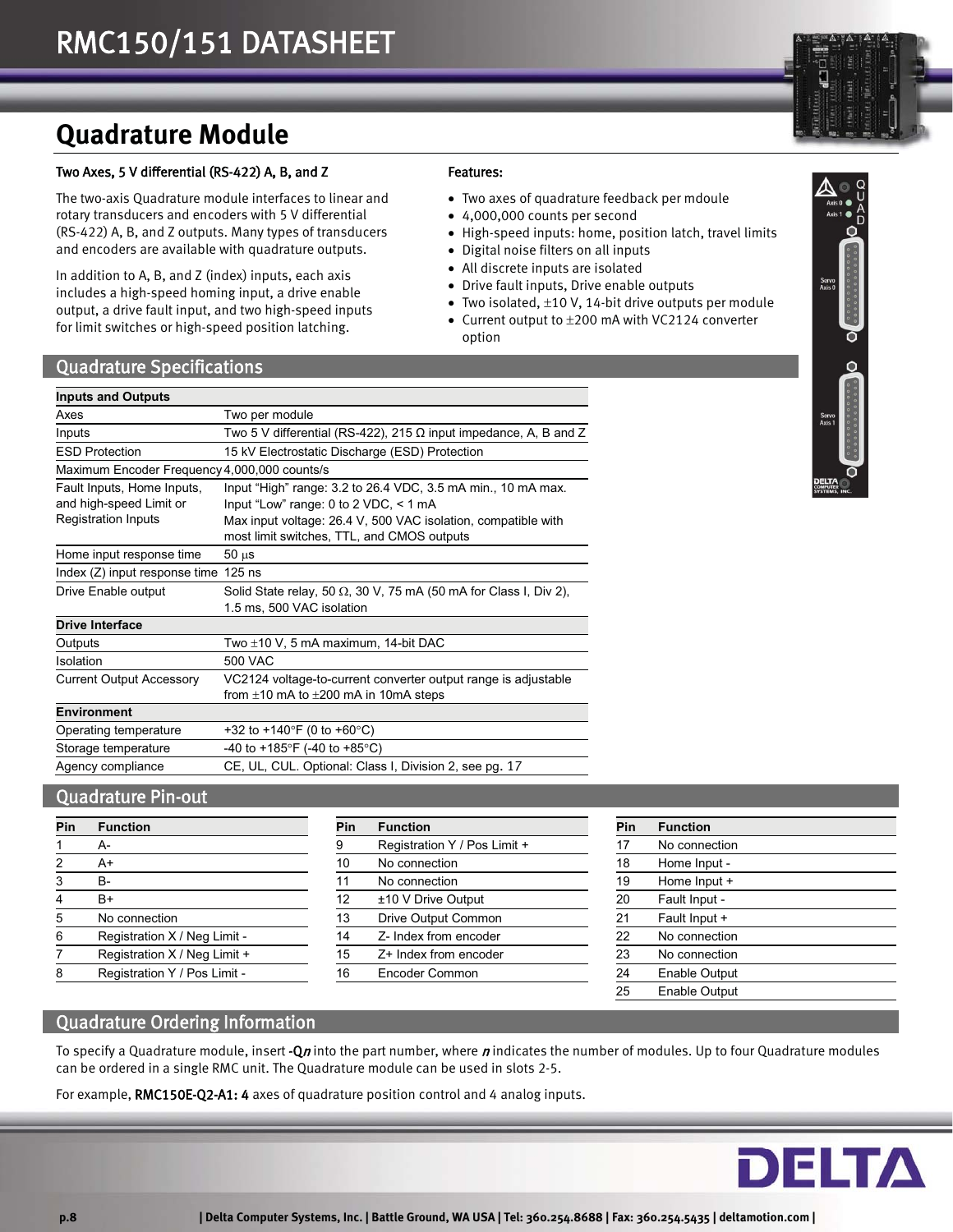

R3 S1 0 S3 0<br>S2 0 s4 (

R<sub>3</sub> S1

## **Resolver Module**

#### Two Axes, Resolvers 800 Hz to 5 kHz, ratios 0.42 to 1.41

The two-axis Resolver module interfaces to resolvers. These single-turn absolute-position transducers are well-suited for hazardous and harsh environments due to the simplicity and robustness of the transducer construction.

#### Features:

- Two axes of resolver feedback per module
- 14 or 16 bit resolution
- Reference frequency from 800 Hz to 5 kHz
- Resolver Transformation Ratios from 0.42 to 1.41
- Custom frequency and transformation ratios options available – contact Delta
- Two isolated,  $\pm 10$  V, 14-bit drive outputs per module
- Current output up to  $\pm 200$  mA with VC2124 converter option

## Resolver Specifications

| <b>Inputs</b>                                              |                                                                                                                   |
|------------------------------------------------------------|-------------------------------------------------------------------------------------------------------------------|
| Axes                                                       | Two per module                                                                                                    |
| Reference Frequency                                        | 800 Hz to 5 kHz                                                                                                   |
| Reference Output Voltage                                   | 1.41 to 4.8 V RMS                                                                                                 |
| Reference Output Current                                   | 28 mA max.                                                                                                        |
| <b>Resolver Transformation</b><br>Ratio (SINMAX/Reference) | 0.42 to 1.41                                                                                                      |
| Resolution                                                 | 14 or 16 bits                                                                                                     |
| Maximum Speed                                              | 3000 RPM at 14 bits and 600 RPM at 16 bits                                                                        |
| <b>Maximum Acceleration</b>                                | 1200 RPS per second at 14 bits, 60 RPS per second at 16 bits                                                      |
| Accuracy                                                   | 4 Minutes +1 I SB                                                                                                 |
| <b>Drive Interface</b>                                     |                                                                                                                   |
| Outputs                                                    | Two ±10 V, 5 mA maximum, 14-bit DAC                                                                               |
| Isolation                                                  | 500 VAC                                                                                                           |
| <b>Current Output Accessory</b>                            | VC2124 voltage-to-current converter output range is adjustable<br>from $\pm 10$ mA to $\pm 200$ mA in 10 mA steps |
| <b>Environment</b>                                         |                                                                                                                   |
| Operating temperature                                      | +32 to +140°F (0 to +60°C)                                                                                        |
| Storage temperature                                        | -40 to +185°F (-40 to +85°C)                                                                                      |
| Agency compliance                                          | CE, UL, CUL. Optional: Class I, Division 2, see pg. 17                                                            |

## Resolver Pin-out

| <b>Resolver 0 Connector</b> |                                  | <b>Resolver 1 Connector</b> |                                  | <b>Drive Connector</b> |                         |
|-----------------------------|----------------------------------|-----------------------------|----------------------------------|------------------------|-------------------------|
| R <sub>10</sub>             | Reference Output +               | R1<br>-1                    | Reference Output +               | Dry 0                  | ±10 V Drive Output      |
| Ref In 0                    | Reference In (normally not used) | Ref In 1                    | Reference In (normally not used) | Dry Cmn                | Drive Common            |
| R30                         | Reference Ouput -                | R <sub>3</sub> 1            | Reference Ouput -                | Drv 1                  | ±10 V Drive Output      |
| S10                         | Sine Input +                     | S <sub>1</sub> 1            | Sine Input +                     | Case                   | Chassis Ground (shield) |
| S30                         | Sine Input $-$                   | S <sub>3</sub> 1            | Sine $Input -$                   |                        |                         |
| S <sub>20</sub>             | Cosine Input +                   | S <sub>2</sub> 1            | Cosine Input +                   |                        |                         |
| S40                         | Cosine Input -                   | S41                         | Cosine Input -                   |                        |                         |
| Case                        | Chassis ground (shield)          | Case                        | Chassis ground (shield)          |                        |                         |

| <b>Drive Connector</b> |                         |  |  |
|------------------------|-------------------------|--|--|
| Drv 0                  | ±10 V Drive Output      |  |  |
|                        | Dry Cmn Drive Common    |  |  |
| Drv 1                  | ±10 V Drive Output      |  |  |
| Case                   | Chassis Ground (shield) |  |  |

## Resolver Ordering Information

To specify a Resolver module, insert -Rn into the part number, where n indicates the number of modules. Up to four Resolver modules can be ordered in a single RMC unit. The Resolver module can be used in slots 2-5.

For example, RMC150E-R2: 4 axes of resolver position control.

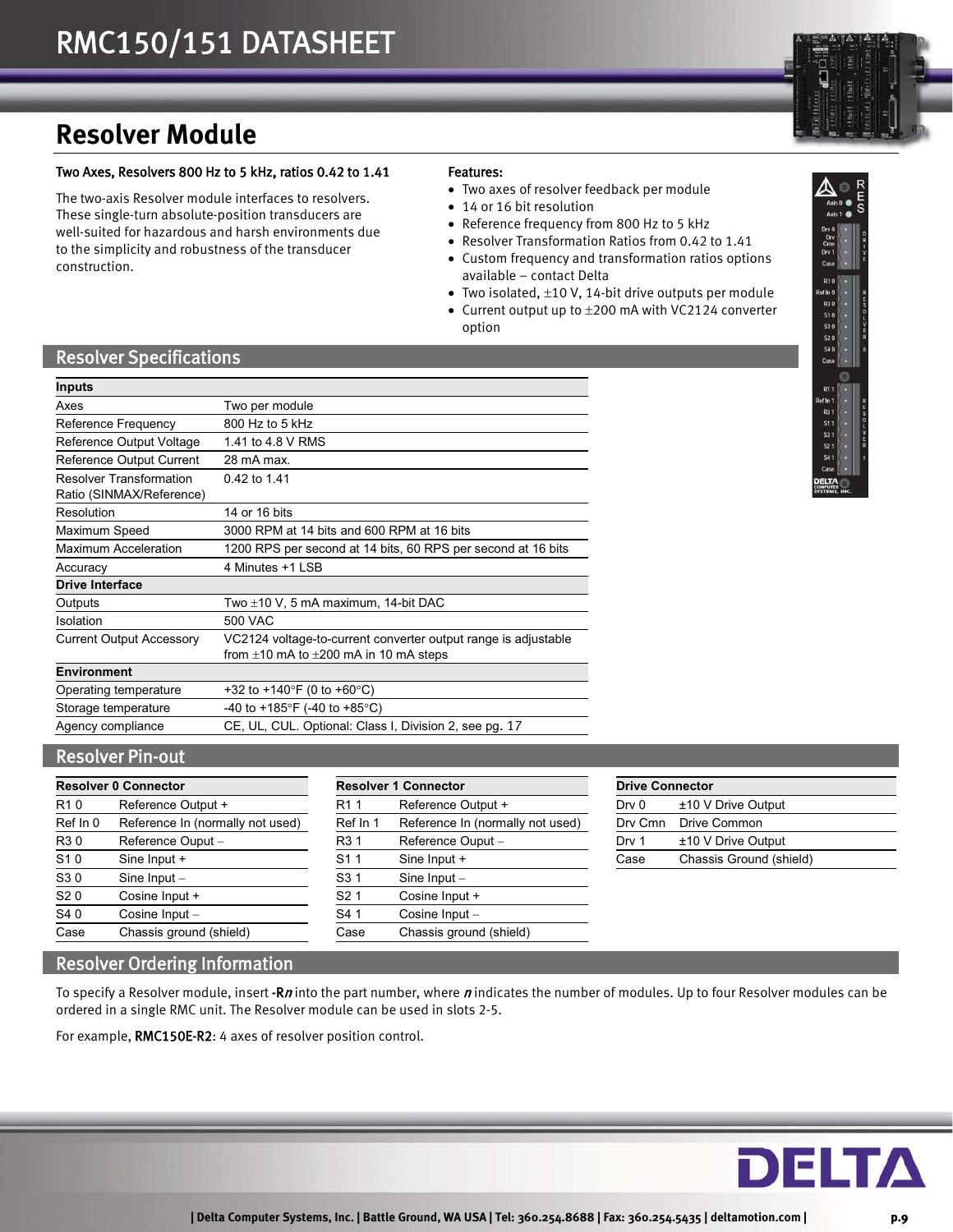## **Analog (H) Module**

#### Two Axes, Four Voltage or Current Inputs

The two-axis H module interfaces to  $\pm 10$  V,  $\pm 5$  V, and 4-20 mA transducers. This module includes two drive outputs and four 16-bit inputs for controlling position, velocity, pressure, or force. The four inputs provide flexibility in your system, and can be used for such things as reference inputs (e.g. a joystick input), connecting to two pressure transducers to control the resultant force on a hydraulic cylinder, or for dual-loop position-pressure or position-force control (requires the RMC151E CPU).

### Analog Specifications

| <b>Inputs</b>                   |                                                                        |
|---------------------------------|------------------------------------------------------------------------|
| Inputs                          | Four 16-bit differential                                               |
| Isolation                       | 500 VAC                                                                |
| Overvoltage protection          | $±40$ V                                                                |
| Input ranges                    | $\pm$ 10 V, $\pm$ 5 V, 4-20 mA (each input independently configurable) |
| Input impedance                 | 1 M $\Omega$                                                           |
| Input filter slew rate          | 25 V/ms                                                                |
| Oversampling                    | 8 times per control loop                                               |
| Offset drift with temperature   | 0.2 LSB/ $\degree$ C typical ( $\pm$ 10 V range)                       |
| Gain drift with temperature     | 20 ppm/ $\degree$ C typical ( $\pm$ 10 V range)                        |
| Non-linearity                   | 12 LSB (counts) typical $(\pm 10 \text{ V range})$                     |
| Exciter output                  | 10 VDC $\pm$ 2%, 8 mA (for use with potentiometers only)               |
| <b>Drive Interface</b>          |                                                                        |
| Outputs                         | Two $\pm$ 10 V, 5 mA maximum, 12-bit DAC                               |
| Isolation                       | 500 VAC                                                                |
| <b>Current Output Accessory</b> | VC2124 voltage-to-current converter output range is adjustable         |
|                                 | from $\pm 10$ mA to $\pm 200$ mA in 10mA steps                         |
| <b>Environment</b>              |                                                                        |
| Operating temperature           | +32 to +140°F (0 to +60°C)                                             |
| Storage temperature             | -40 to +185°F (-40 to +85°C)                                           |
| Agency compliance               | CE, UL, CUL. Optional: Class I, Division 2, see pg. 17                 |

### Features:

- Four isolated 16-bit inputs
- 8 times oversampling
- $\bullet$  ±10 V, ±5 V, and 4-20 mA input ranges
- +10 V exciter output
- Two isolated,  $\pm 10$  V, 12-bit drive outputs per module
- Current output up to  $\pm 200$  mA with VC2124 converter option



#### Note: Analog (G) Module

The Analog (G) module has two  $\pm 10$  V inputs and two  $\pm$ 10 V drive outputs.

Delta recommends using the H module instead of the G module. The similarly-priced H module has four analog inputs instead of two and supports 4-20 mA feedback.

For detailed specifications on the G module, refer to the RMC100 datasheets at www.deltamotion.com/dloads.

## Analog Pin-out

|           | <b>Inputs 0&amp;1 Connector</b> |           | <b>Inputs 2&amp;3 Connector</b> |
|-----------|---------------------------------|-----------|---------------------------------|
| $+$ In 0  | Differential analog input 0+    | $+ln 2$   | Differential analog input 2+    |
| Res 0     | Connect to +In 0 for 4-20 mA    | Res 2     | Connect to +In 2 for 4-20 mA    |
| $-\ln 0$  | Differential analog input 0-    | $-\ln 2$  | Differential analog input 2-    |
| $+$ In 1  | Differential analog input 1+    | $+$ In 3  | Differential analog input 3+    |
| Res 1     | Connect to +In 1 for 4-20 mA    | Res 3     | Connect to +In 3 for 4-20 mA    |
| $-\ln 1$  | Differential analog input 1-    | $-\ln 3$  | Differential analog input 3-    |
| Input Cmn | Analog common (Isolated)        | Input Cmn | Analog common (Isolated)        |
| $+10$ VDC | +10 VDC output for use with     | Case      | Chassis Ground (shield)         |
|           | Exciter Out potentiometers only |           |                                 |

| <b>Inputs 0&amp;1 Connector</b> |                              |           | <b>Inputs 2&amp;3 Connector</b> |         | <b>Drive Connector</b>  |  |
|---------------------------------|------------------------------|-----------|---------------------------------|---------|-------------------------|--|
| +In 0                           | Differential analog input 0+ | $+$ In 2  | Differential analog input 2+    | Drv 0   | ±10 V Drive Output      |  |
| Res 0                           | Connect to +In 0 for 4-20 mA | Res 2     | Connect to +In 2 for 4-20 mA    | Dry Cmn | Drive Common            |  |
| –In 0                           | Differential analog input 0- | $-\ln 2$  | Differential analog input 2-    | Drv 1   | ±10 V Drive Output      |  |
| $+$ In 1                        | Differential analog input 1+ | $+$ In 3  | Differential analog input 3+    | Case    | Chassis Ground (shield) |  |
| Res 1                           | Connect to +In 1 for 4-20 mA | Res 3     | Connect to +In 3 for 4-20 mA    |         |                         |  |
| –In 1                           | Differential analog input 1- | $-\ln 3$  | Differential analog input 3-    |         |                         |  |
| Input Cmn                       | Analog common (Isolated)     | Input Cmn | Analog common (Isolated)        |         |                         |  |
| +10 VDC                         | +10 VDC output for use with  | Case      | Chassis Ground (shield)         |         |                         |  |

| <b>Drive Connector</b> |                         |  |  |
|------------------------|-------------------------|--|--|
| Drv 0                  | $±10$ V Drive Output    |  |  |
| Dry Cmn                | Drive Common            |  |  |
| Drv 1                  | $±10$ V Drive Output    |  |  |
| Case                   | Chassis Ground (shield) |  |  |

## Analog Ordering Information

To specify an H module, insert -**Hn** into the part number, where n indicates the number of modules. Up to four H modules can be ordered in a single RMC unit. The H module can be used in slots 2-5.

For example, RMC150E-H2-DI/O: Two H modules and one discrete I/O module.

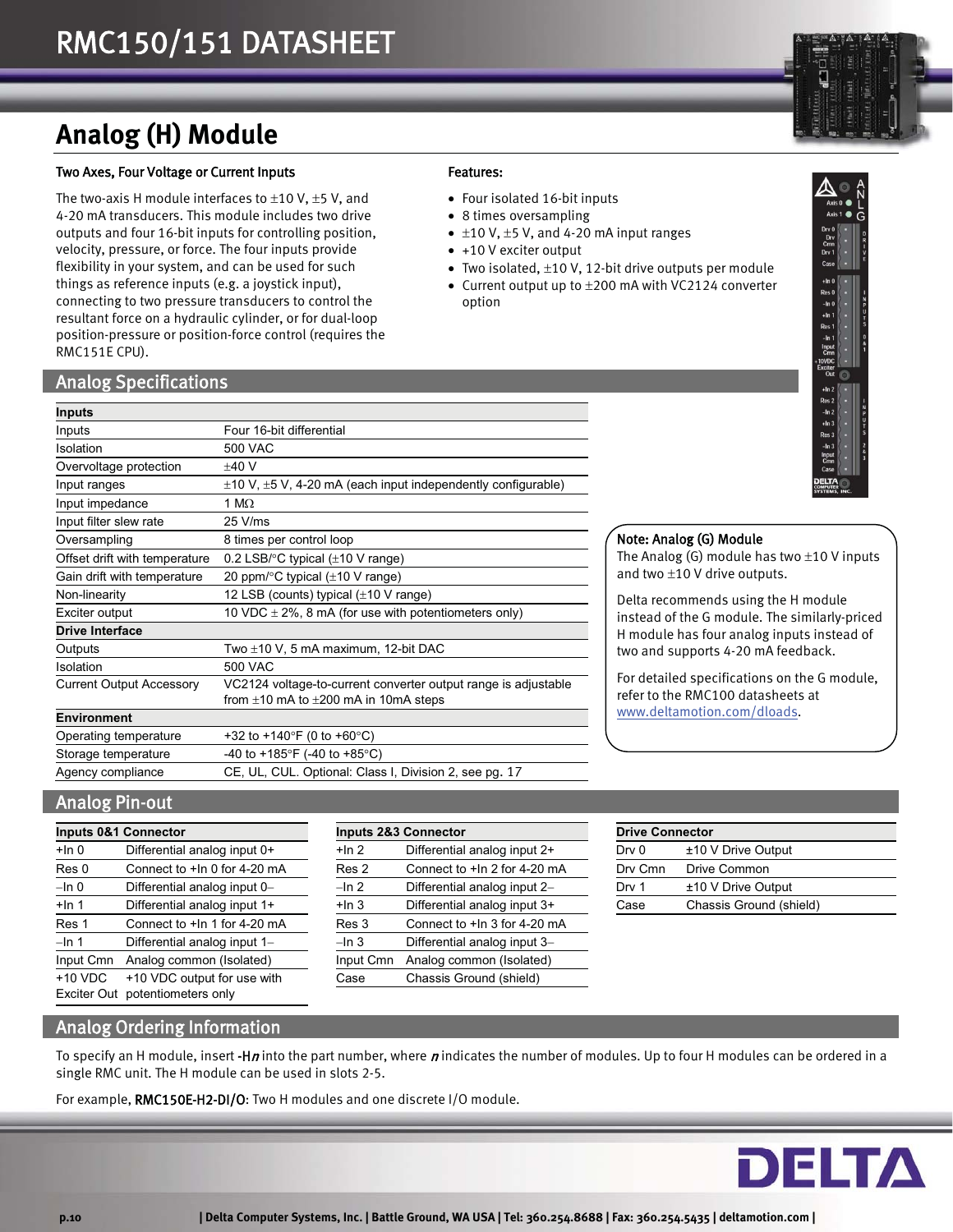## **Analog (A) Module**

#### Four Voltage or Current Inputs

The A module provides four 12-bit analog inputs, individually configurable as  $\pm 10$  V,  $\pm 5$  V, or 4-20 mA. The inputs provide flexibility in designing your system, and are typically used in the following applications:

- Dual-loop position-pressure or position-force control. The A module is typically used to provide the analog inputs for the pressure transducers or force load cells.
- Reference inputs, such as joystick inputs.

Differential force input from two pressure transducers on a hydraulic cylinder.

### Analog Specifications

| Inputs                        |                                                                        |
|-------------------------------|------------------------------------------------------------------------|
| Inputs                        | Four 12-bit differential                                               |
| Isolation                     | 500 VAC                                                                |
| Overvoltage protection        | $+40V$                                                                 |
| Input ranges                  | $\pm$ 10 V, $\pm$ 5 V, 4-20 mA (each input independently configurable) |
| Input impedance               | 1 M $\Omega$                                                           |
| Input filter slew rate        | 25 V/ms                                                                |
| Oversampling                  | 8 times per control loop                                               |
| Offset drift with temperature | 0.01 LSB/ $\degree$ C typical ( $\pm$ 10 V range)                      |
| Gain drift with temperature   | 20 ppm/ $\degree$ C typical ( $\pm$ 10 V range)                        |
| Non-linearity                 | 1 LSB (count) typical $(\pm 10 \text{ V range})$                       |
| Exciter output                | 10 VDC $\pm$ 2%, 8 mA (for use with potentiometers only)               |
| <b>Environment</b>            |                                                                        |
| Operating temperature         | +32 to +140°F (0 to +60°C)                                             |
| Storage temperature           | -40 to +185°F (-40 to +85°C)                                           |
| Agency compliance             | CE, UL, CUL. Optional: Class I, Division 2, see pg. 17                 |

## Analog Pin-out

|           | <b>Inputs 0&amp;1 Connector</b> |           | Inputs 2&3 Connector         |
|-----------|---------------------------------|-----------|------------------------------|
| $+$ In 0  | Differential analog input 0+    | $+$ In 2  | Differential analog input 2+ |
| Res 0     | Connect to +In 0 for 4-20 mA    | Res 2     | Connect to +In 2 for 4-20 mA |
| $-\ln 0$  | Differential analog input 0-    | $-\ln 2$  | Differential analog input 2- |
| $+$ In 1  | Differential analog input 1+    | $+$ In 3  | Differential analog input 3+ |
| Res 1     | Connect to +In 1 for 4-20 mA    | Res 3     | Connect to +In 3 for 4-20 mA |
| $-$ In 1  | Differential analog input 1-    | $-\ln 3$  | Differential analog input 3- |
| Input Cmn | Analog common (Isolated)        | Input Cmn | Analog common (Isolated)     |
| $+10$ VDC | +10 VDC output for use with     | Case      | Chassis Ground (shield)      |
|           | Exciter Out potentiometers only |           |                              |

|           | <b>Inputs 2&amp;3 Connector</b> |  |  |
|-----------|---------------------------------|--|--|
| $+$ In 2  | Differential analog input 2+    |  |  |
| Res 2     | Connect to +In 2 for 4-20 mA    |  |  |
| –In 2     | Differential analog input 2-    |  |  |
| $+$ In 3  | Differential analog input 3+    |  |  |
| Res 3     | Connect to +In 3 for 4-20 mA    |  |  |
| $-\ln 3$  | Differential analog input 3-    |  |  |
| Input Cmn | Analog common (Isolated)        |  |  |
| Case      | Chassis Ground (shield)         |  |  |

## Analog Ordering Information

To specify an A module, insert -An into the part number, where nindicates the number of modules. Up to four A modules can be ordered in a single RMC unit (four is rare, as the RMC would have no drive outputs for control). The A module can be used in slots 2-5.

For example, RMC150E-M2-A1-DI/O: 4 axes of MDT position control, 4 analog inputs, and one discrete I/O module.



 $\bullet$  ±10 V, ±5 V, and 4-20 mA input ranges

 Four isolated 12-bit inputs • 8 times oversampling

• +10 V exciter output

Features:



 $\sqrt{2}$ **NALOG INPUTS**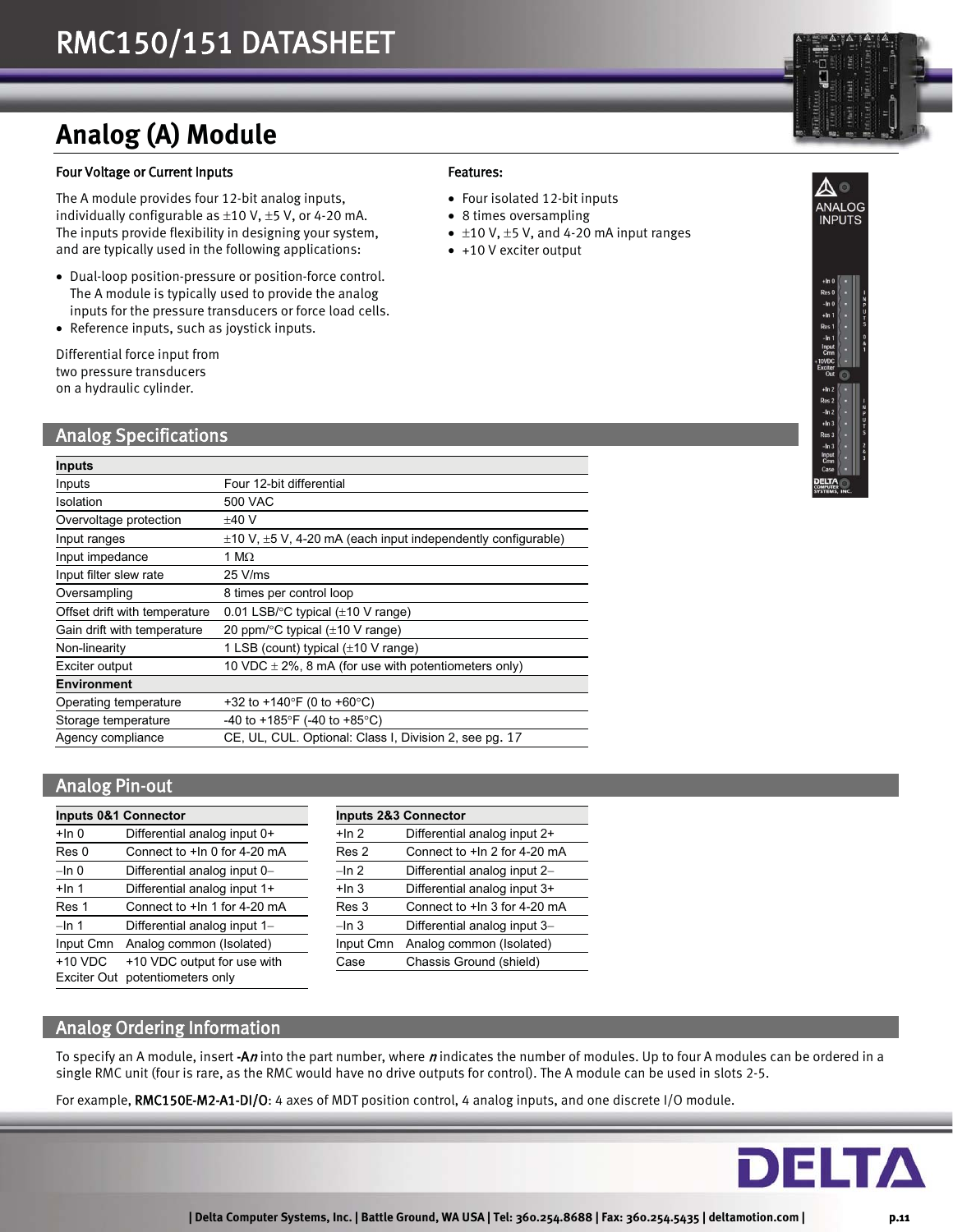## **Discrete I/O Module**

#### 18 Discrete Inputs, 8 Discrete Outputs

The Discrete I/O module provides 8 discrete outputs and 18 discrete inputs, supporting 5 V to 24 V signal levels. The discrete I/O can be used for many tasks, for example, starting motion sequences, providing interlocks, starting external events, simple communications, and more.

## Discrete I/O Specifications

| <b>Discrete Inputs</b>                       |                                                        |
|----------------------------------------------|--------------------------------------------------------|
| Inputs                                       | 18, compatible with signal levels from 5V to 24V       |
| Input Characteristics                        | 5-24 VDC, sinking (requires sourcing driver)           |
| Logic Polarity                               | True high                                              |
| Isolation                                    | 500 VAC                                                |
| Input "High" Range                           | 3 to 26.4 VDC                                          |
|                                              | 3.2 mA minimum, 10 mA maximum                          |
| Input "Low" Range                            | 0 to 2 VDC                                             |
|                                              | $< 1$ mA                                               |
| Filtering                                    | Inputs $0-15:500 \mu s$                                |
|                                              | Inputs $16-17:250 \mu s$                               |
| Maximum Propagation Delay 100 µs + filtering |                                                        |
| <b>Outputs</b>                               |                                                        |
| Outputs                                      | 8, Solid State Relay                                   |
| Logic polarity                               | True On                                                |
| Isolation                                    | 500 VAC                                                |
| Maximum voltage                              | $\pm$ 30 V (DC or peak AC voltage rating of SSR)       |
| Maximum current                              | $\pm 75$ mA ( $\pm 50$ mA for Class I, Div 2)          |
| Maximum propagation delay                    | 1.5 <sub>ms</sub>                                      |
| Logic 1 (True, On)                           | Low impedance (50 $\Omega$ maximum)                    |
| Logic 0 (False, Off)                         | High impedance (<1 µA leakage current at 250 V)        |
| <b>Environment</b>                           |                                                        |
| Operating temperature                        | +32 to +140°F (0 to +60°C)                             |
| Storage temperature                          | -40 to +185°F (-40 to +85°C)                           |
| Agency compliance                            | CE, UL, CUL. Optional: Class I, Division 2, see pg. 17 |

## Discrete I/O Pin-out

| <b>Discrete Outputs</b> |                                      | Discrete Inputs |                                     |  |
|-------------------------|--------------------------------------|-----------------|-------------------------------------|--|
| 0-7                     | General Outputs 0-7                  | $0 - 17$        | General Inputs 0-17                 |  |
|                         | Output Cmn Common (high or low side) |                 | Input Cmn Common (must be low side) |  |

## Discrete I/O Ordering Information

The part number depends on the slot in which the Discrete I/O module is installed. The Discrete I/O module for slot 0 is not interchangeable with the Discrete I/O module for slots 2-5.

Slot 0: Append -DI/O to the part number.

Slots 2-5: Insert -Dn to the part number, where  $n$  indicates the number of modules.

For example, RMC150E-M2-D1-DI/O: 4 axes of MDT position control and 2 discrete I/O modules, one of which is in slot 0.





商

 $\bullet$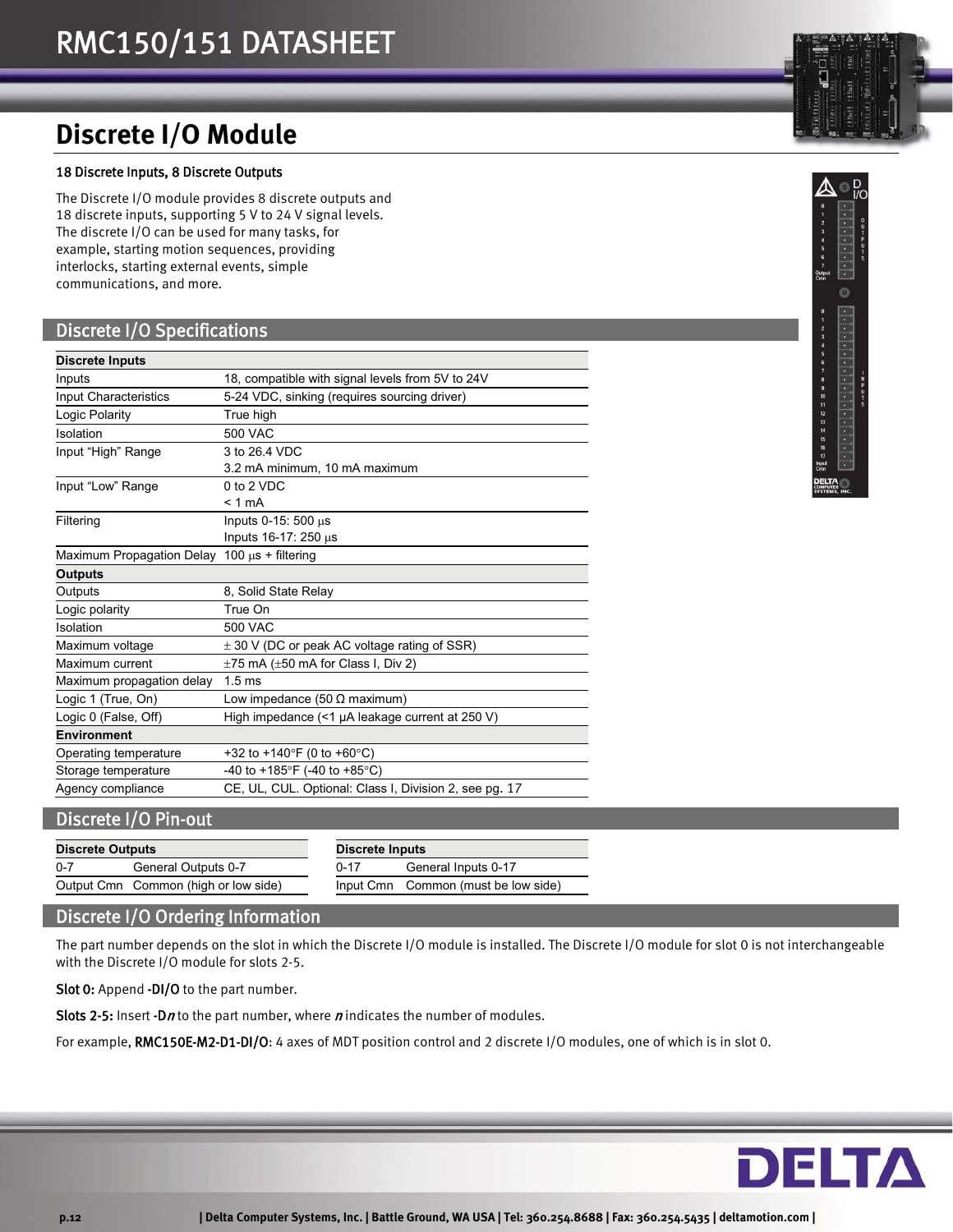

## **Universal I/O Module**

#### 2 Analog Inputs, 6 Discrete I/O, 2 Quadrature/SSI Channels

The Universal Input/Output module provides two analog inputs, six discrete inputs/outputs, and two high-speed channels that can be configured for quadrature inputs, SSI inputs, or even inter-controller communications for synchronizing axes between RMCs.

#### Analog Input Features:

• Two 16-bit analog inputs,  $\pm$ 10 V or 4-20 mA

#### Discrete I/O Features:

- Six I/O, individually configurable as input or output
- Inputs: 12 to 24 VDC, sinking or sourcing
- Outputs: Solid state relay, 75 mA
- Inputs 0 and 1 can be used as high-speed registration inputs in conjunction with the quadrature inputs.

#### High-Speed Channel Features

Each of the two RS-422 channels is independently configurable as Quadrature or SSI.

#### Quadrature Channels

Each high-speed channel can be configured as quadrature.

- A and B quadrature inputs
- Requires 5 V differential (RS-422) signals
- Discrete inputs 0 and 1 can be used as high-speed registration or homing inputs in conjunction with quadrature inputs 0 and 1, respectively.

#### SSI Channels

Each high-speed channel can be configured to do the following SSI tasks:

- Receive SSI Input from a Transducer This is a standard SSI input for obtaining data from an SSI transducer or encoder.
- Send Data Out Via SSI (Slave) The SSI channel behaves as a transducer or encoder and will return data to the requesting master.
- Synchronize Multiple RMCs to One Transducer The SSI channel can monitor the data that another RMC is receiving from an SSI device. This makes it possible to synchronize multiple RMCs to one SSI transducer.
- Communicate between RMCs The SSI channels can exchange data between RMCs every loop time of the controller, providing the ability to tightly synchronize axes between RMCs.



### **Specifications**

See next page.

### Universal I/O Pin-out

|          | <b>Analog In Connector</b>         | <b>DI/O Connector</b> |                           | <b>Quad/SSI Connector</b>                                      |  |
|----------|------------------------------------|-----------------------|---------------------------|----------------------------------------------------------------|--|
| +ln 0    | Differential analog input 0+       | Out Cmn               | Common to one side of all | +A0/Clk0                                                       |  |
| Jmpr for | Connect to +In0 for 4-20 mA        |                       | outputs                   | Channel 0: A Input, Clock Output, or Clock Input<br>-A0/Clk0   |  |
| 4-20 mA  |                                    | $I/O$ $0/RO$          | Input or Output           | +B0/Dat0                                                       |  |
| $-$ In 0 | Differential analog input 0-       | $I/O$ 1/R1            | Input or Output           | Channel 0: B Input, Data Input, or Data Output<br>-B0/Dat0     |  |
|          | Input Cmn Analog common (Isolated) | I/O2                  | Input or Output           | Q/S Cmn Quad/SSI Common                                        |  |
| $+$ In 1 | Differential analog input 1+       | I/O3                  | Input or Output           | +A1/Clk1                                                       |  |
| Jmpr for | Connect to +In0 for 4-20 mA        | $I/O$ 4               | Input or Output           | Channel 1: A Input, Clock Output, or Clock Input<br>$-A1/CIk1$ |  |
| 4-20 mA  |                                    | I/O <sub>5</sub>      | Input or Output           | +B1/Dat1                                                       |  |
| $-$ In 1 | Differential analog input 1-       | In Cmn                | Common to one side of all | Channel 1: B Input, Data Input, or Data Output<br>-B1/Dat1     |  |
|          | Input Cmn Analog common (Isolated) |                       | inputs                    | Chassis Ground (shield)<br>Case                                |  |
| Case     | Chassis Ground (shield)            | Case                  | Chassis Ground (shield)   |                                                                |  |

## Universal I/O Ordering Information

The part number depends on the slot in which the Universal I/O module is installed. The Universal I/O module for slot 0 is not interchangeable with the Universal I/O module for slots 2-5.

Slot 0: Append -UI/O to the part number.

Slots 2-5: Insert -Un to the part number, where n indicates the number of modules.

For example, RMC150E-M2-UI/O: 4 axes of MDT position control and one Universal I/O module in slot 0.

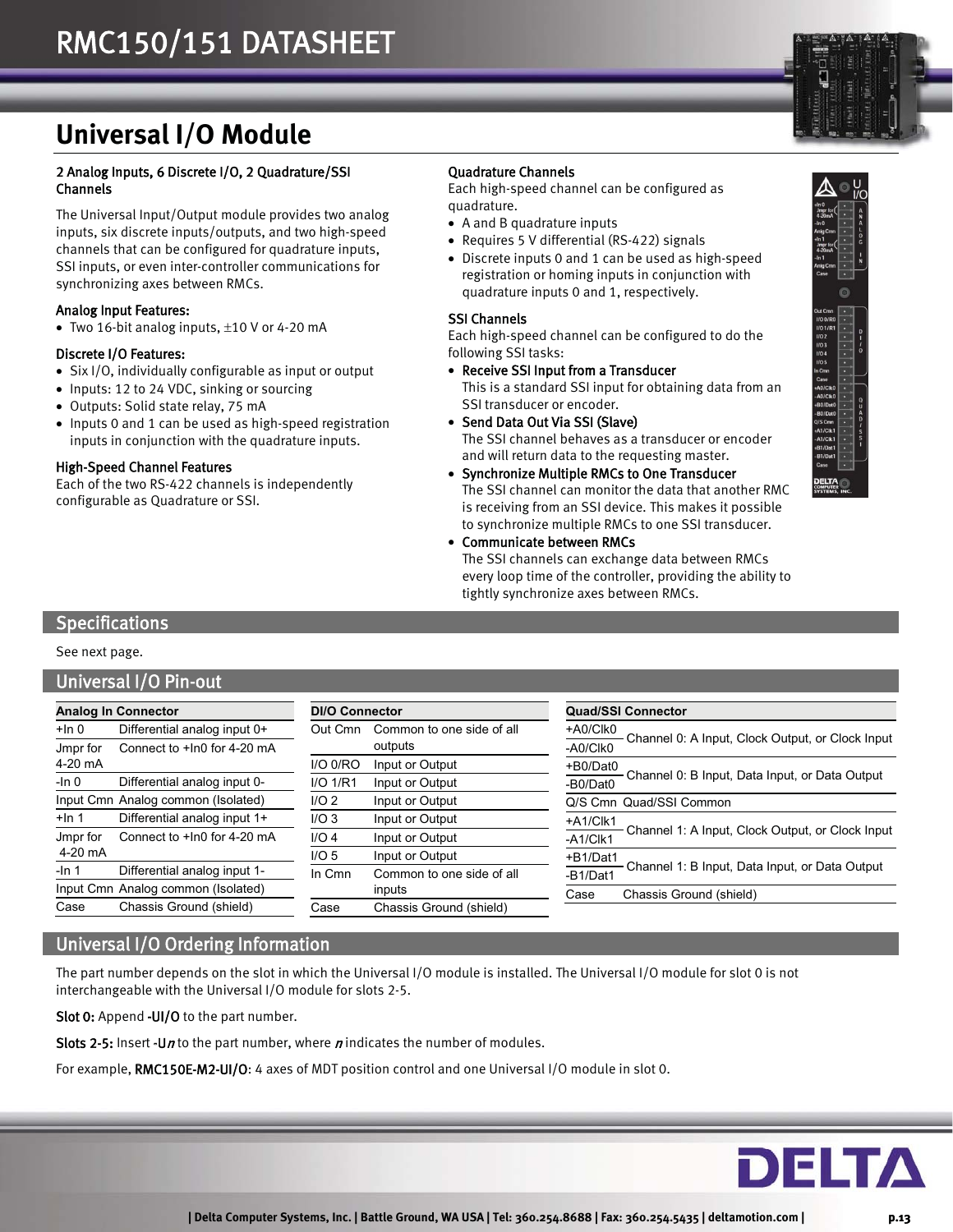## Universal I/O Specifications

| <b>Analog Inputs</b>                   |                                                  |
|----------------------------------------|--------------------------------------------------|
| Inputs                                 | Two 16-bit differential inputs                   |
| Isolation                              | 500 VAC                                          |
| Overvoltage protection                 | ±40V                                             |
| Input ranges                           | $\pm$ 10 V and 4-20 mA (each input               |
|                                        | independently configurable)                      |
| Input impedance                        | $5\ \mathrm{M}\Omega$                            |
| Input filter frequency                 | $1.2$ kHz                                        |
| Input filter slew rate                 | 25 V/ms                                          |
| Sampling rate                          | 60 kHz                                           |
| Offset drift with temperature          | 0.2 LSB/°C typical                               |
| Gain drift with temperature            | 20 ppm/°C typical                                |
| Non-linearity                          | 12 LSB (counts) typical over full 16-bit         |
|                                        | range                                            |
| Discrete I/O – General                 |                                                  |
| Discrete I/O points                    | 6; each is individually configurable as          |
|                                        | input or output                                  |
| Isolation                              | 500 VAC                                          |
| Discrete I/O - Inputs                  |                                                  |
| Input characteristics                  | 12-24 VDC, sinking or sourcing                   |
| Logic polarity                         | True "high"                                      |
| Input "high" range                     | 7 to 26.4 VDC (polarity independent),            |
|                                        | 3mA maximum                                      |
| Input "low" range                      | 0 to 3.5 VDC (polarity independent),<br>$<$ 1 mA |
|                                        | 160 $\mu$ s + filtering                          |
| Maximum propagation delay<br>Filtering | 50 µs (value stable for 7 samples @              |
|                                        | 8 μs interval)                                   |
| Registration                           | Inputs 0 and 1 can be used as high-              |
|                                        | speed registration inputs in conjunction         |
|                                        | with the quadrature inputs. For this use,        |
|                                        | filtering can be set to 100ns (max               |
|                                        | propagation delay is still 160 μs).              |
| Discrete I/O - Outputs                 |                                                  |
| <b>Output characteristics</b>          | Solid State Relay                                |
| Logic polarity                         | True On                                          |
| Maximum voltage                        | $\pm 30$ V (DC or peak AC rating of SSR)         |
| Maximum current                        | $±75$ mA                                         |
| Maximum propagation delay              | 1.5 <sub>ms</sub>                                |
| Logic 1 (True, On)                     | Low impedance (25 $\Omega$ typ, 50 $\Omega$ max) |
| Logic 0 (False, Off)                   | High impedance (<1 µA at 250 V)                  |
| Environment                            |                                                  |
| Operating temperature                  | +32 to +140°F (0 to +60°C)                       |
| Storage temperature                    | -40 to +185°F (-40 to +85°C)                     |
| Agency compliance                      | <b>Contact Delta</b>                             |

| <b>High-Speed Channels</b>                                           |                                                                                                                                        |
|----------------------------------------------------------------------|----------------------------------------------------------------------------------------------------------------------------------------|
| Channels                                                             | 2, independently configurable                                                                                                          |
| Transducer types                                                     | MDT with SSI output, single- or multi-<br>turn absolute SSI encoders, quadrature<br>encoders.                                          |
|                                                                      | Note: Linear MDTs with SSI output<br>should be of the synchronized type.<br>Non-synchronized is not well-suited for<br>motion control. |
| Modes                                                                | Quadrature input $-\pm A$ and $\pm B$ inputs                                                                                           |
|                                                                      | SSI Standard input – for interfacing to<br>transducers and encoders                                                                    |
|                                                                      | SSI Monitor input – for monitoring SSI<br>communication on another device                                                              |
|                                                                      | SSI Slave output - emulates a<br>transducer                                                                                            |
|                                                                      | SSI Master output - for sending data to<br>another controller                                                                          |
| Input type                                                           | RS-422 (5 V differential)                                                                                                              |
| (Data/Clock/Quad)                                                    | (Single-ended encoders not supported<br>due to low noise immunity)                                                                     |
| Output type (Clock/Data)                                             | RS-422 (5 V differential)                                                                                                              |
| Clock frequency                                                      | 250 kHz, 500 kHz, or 971 kHz, user-<br>selectable                                                                                      |
| Resolution                                                           | Transducer dependent (typically down<br>to 2µm or approximately 0.00008" for<br>MDTs)                                                  |
| SSI count encoding                                                   | Binary or Gray code                                                                                                                    |
| SSI count data length                                                | 8 to 32 bits                                                                                                                           |
| Termination                                                          | 215 $\Omega$ – user-selectable on all inputs                                                                                           |
| Registration                                                         | Discrete inputs 0 and 1 can be used as<br>high-speed registration for channels 0<br>and 1 respectively.                                |
| Registration response time                                           | 160 µs                                                                                                                                 |
| Max encoder frequency                                                | 8,000,000 quadrature counts per<br>second                                                                                              |
| Maximum cable length                                                 | 1000 ft (Low capacitance, shielded,<br>twisted pair computer communication<br>cable)                                                   |
| Electrostatic discharge (ESD) 15 kV (human body model)<br>protection |                                                                                                                                        |
| Isolation                                                            | 500 VAC                                                                                                                                |

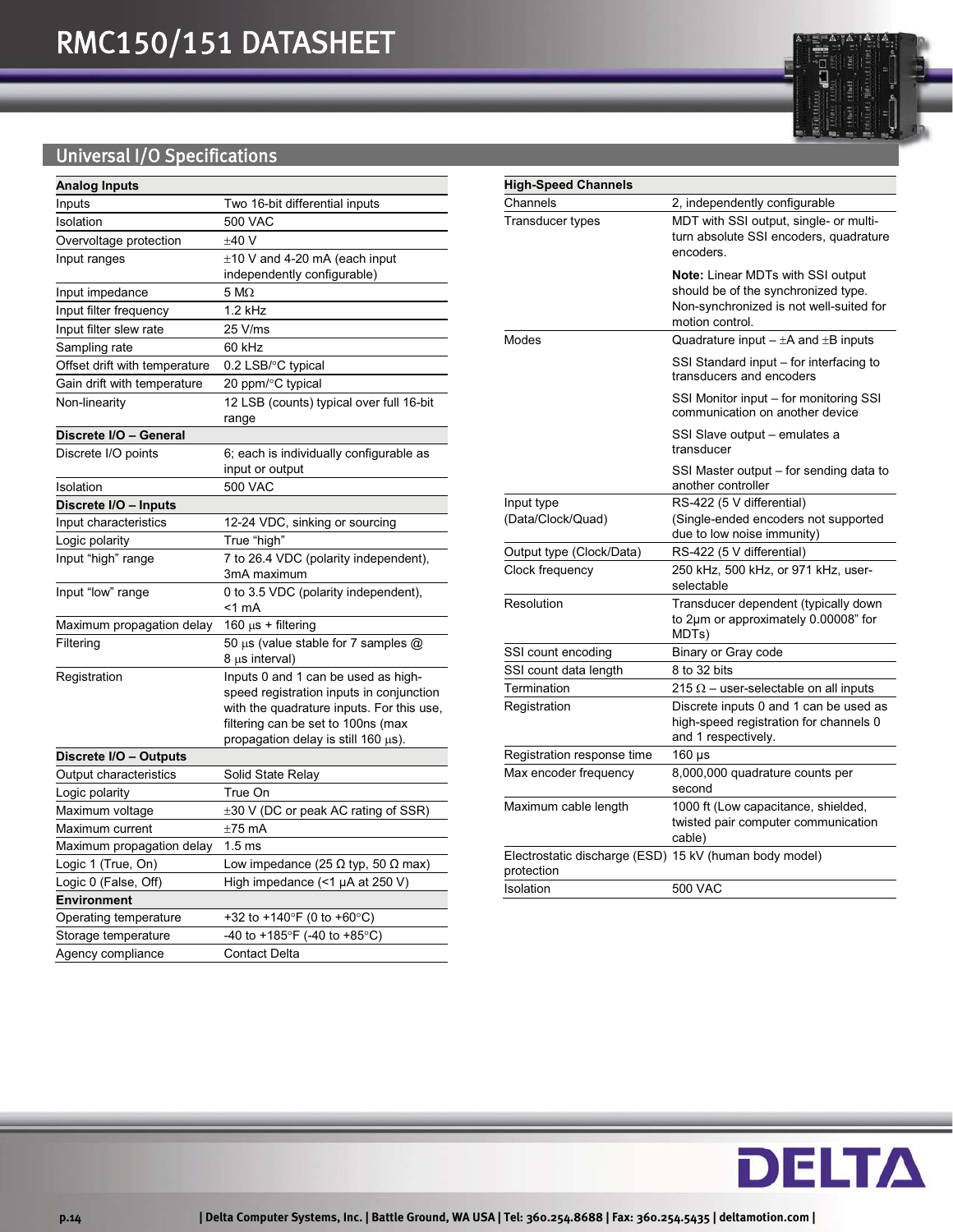## **PROFIBUS Module**

#### PROFIBUS-DP Communications

The RMC150 PROFIBUS-DP module supports data rates up to 12 Mbaud, which permits high-speed transfer of any data to and from the RMC, including position commands, parameters, and status information.

The RMC's PROFIBUS interface gives the flexibility of several modes, including I/O Modes with in/out data of 4, 8, 16, or 32 registers. Select the mode that best fits your application and PROFIBUS master's capabilities.

With the PROFIBUS module installed, the RMC150/151 supports simultaneous Ethernet and PROFIBUS communications.

### PROFIBUS Specifications

| <b>PROFIBUS-DP Interface</b>   |                                                                                                  |
|--------------------------------|--------------------------------------------------------------------------------------------------|
| Data Rate                      | 9.6 kbaud up to 12 Mbaud                                                                         |
| Isolation                      | 2500 VAC                                                                                         |
| Product Identifier Number      | 0x0AC6                                                                                           |
| <b>Features Supported</b>      | Sync Mode, Freeze Mode, Auto-baud rate detect                                                    |
| <b>Valid Station Addresses</b> | 0-126 (set by software or Set Slave Address function)                                            |
| Connector                      | Standard PROFIBUS-DP DB-9 (use termination in cable<br>connectors as per PROFIBUS specification) |
| <b>Environment</b>             |                                                                                                  |
| Operating temperature          | +32 to +140°F (0 to +60°C)                                                                       |
| Storage temperature            | -40 to +185°F (-40 to +85°C)                                                                     |
| Agency compliance              | CE, UL, CUL. Optional: Class I, Division 2, see pg. 17                                           |

## PROFIBUS Ordering Information

To specify a PROFIBUS interface module, append -PROFI to the part number. The PROFIBUS module can only be used in slot 0.

For example, RMC150E-M2-PROFI: 4 axes of MDT position control and PROFIBUS communications.

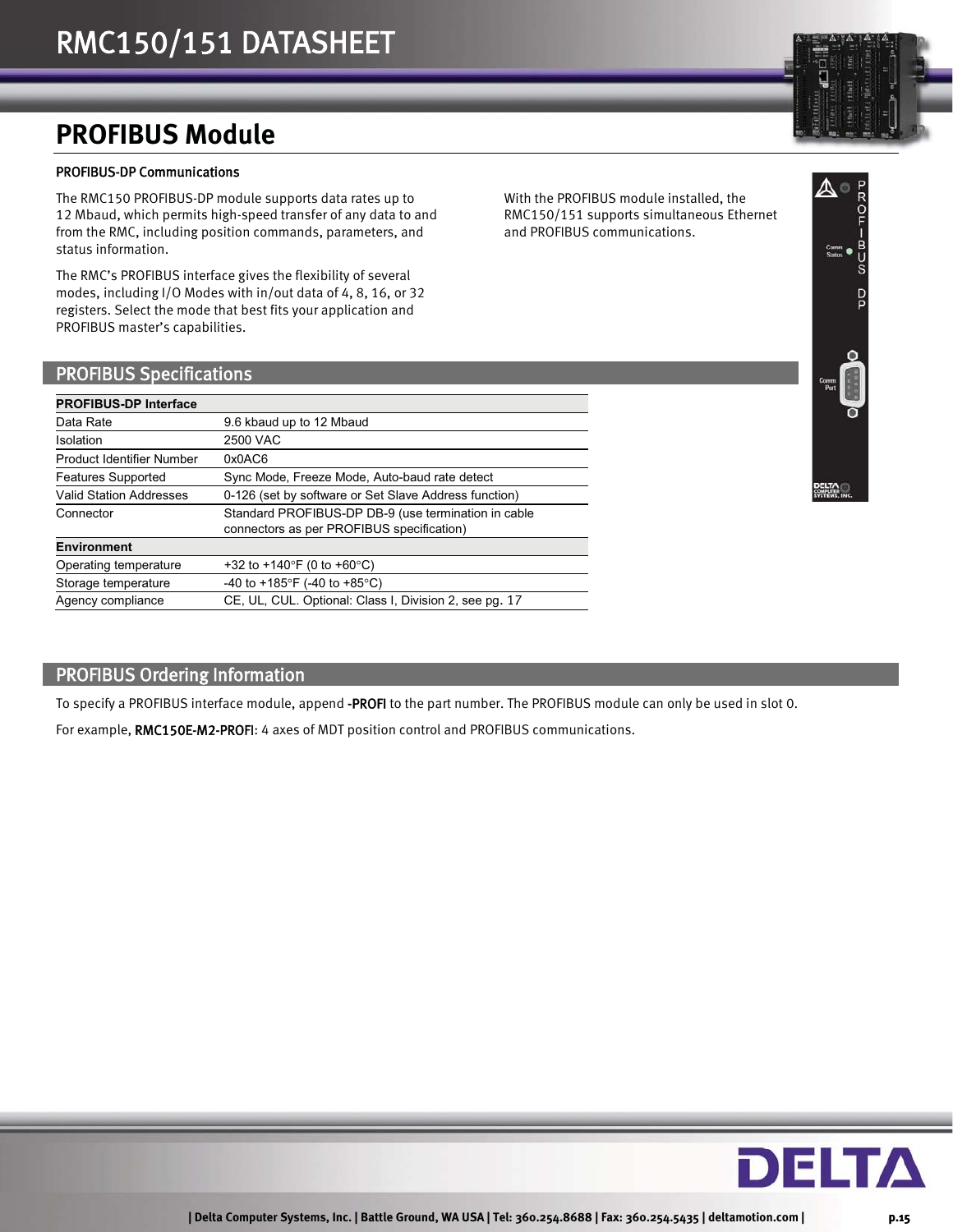## **SO Module**

#### SSI Input/Output

The SSI Input/Output module allows for synchronizing multiple RMCs to a single SSI position transducer, such as gearing multiple axes to a feed chain.

The SO module's two  $\pm 10V$  drive outputs and SSI input can be used for machine control. The SSI output retransmits the position data received from the SSI input as though it were itself an SSI transducer.

This allows the SSI output on one SO module to be fed into an SSI input on another RMC's SSI or SO module. Both RMCs will see the same SSI position data, although the retransmission incurs one loop time of delay in the position data on the second RMC. Many RMCs can be chained together in this way, with an additional delay introduced for each retransmission.

SO Specifications

#### **SSI Interface**

| Data and Clock inputs           | RS-422 differential, 150 $\Omega$ input impedance                                                                |
|---------------------------------|------------------------------------------------------------------------------------------------------------------|
| Data and Clock outputs          | RS-422 differential                                                                                              |
| Clock frequency                 | User-selectable 230 kHz or 921 kHz                                                                               |
| Cable type                      | Twisted pair, shielded, low capacitance communication cable                                                      |
| Cable length maximum            | Transducer dependent (approx. 300-600 ft)                                                                        |
| <b>ESD</b> protection           | 15 kV Electrostatic Discharge (ESD) protection                                                                   |
| Resolution                      | Transducer dependent (up to 2 µm or approximately 0.00008 in<br>for magnetostrictive LDTs)                       |
| Count encoding                  | <b>Binary or Gray Code</b>                                                                                       |
| Data bits                       | 8 to 31 bits                                                                                                     |
| <b>Drive Interface</b>          |                                                                                                                  |
| Outputs                         | Two $\pm$ 10 V, 5 mA maximum, 12-bit DAC                                                                         |
| Isolation                       | 500 VAC                                                                                                          |
| <b>Current Output Accessory</b> | VC2124 voltage-to-current converter output range is adjustable<br>from $\pm 10$ mA to $\pm 200$ mA in 10mA steps |
| <b>Environment</b>              |                                                                                                                  |
| Operating temperature           | +32 to +140°F (0 to +60°C)                                                                                       |
| Storage temperature             | -40 to +185°F (-40 to +85°C)                                                                                     |
| Agency compliance               | CE, UL, CUL. Optional: Class I, Division 2, see pg. 17                                                           |



#### SO Pin-out

| <b>SSI 0 Connector</b> |                          | <b>SSI 1 Connector</b> |                          |  |
|------------------------|--------------------------|------------------------|--------------------------|--|
| $+C$ lk 0              | + Clock Output           | +Dat 1                 | + Data Output            |  |
| $-CIk$ <sub>0</sub>    | - Clock Output           | -Dat 1                 | - Data Output            |  |
| SSI Cmn                | <b>Transducer Common</b> | SSI Cmn                | <b>Transducer Common</b> |  |
| +Dat 0                 | + Data Input             | $+C$ lk 1              | + Clock Input            |  |
| -Dat 0                 | - Data Input             | $-CIk1$                | - Clock Input            |  |
| Case                   | Chassis Ground (shield)  | Case                   | Chassis Ground (shield)  |  |

| SSI 0 Connector |                         | <b>SSI 1 Connector</b> |                          | <b>Drive Connector</b> |                         |
|-----------------|-------------------------|------------------------|--------------------------|------------------------|-------------------------|
| +Clk 0          | + Clock Output          | +Dat 1                 | + Data Output            | Drv 0                  | $±10$ V Drive Output    |
| -Clk 0          | - Clock Output          | -Dat 1                 | - Data Output            | Dry Cmn                | Drive Common            |
| SSI Cmn         | Transducer Common       | SSI Cmn                | <b>Transducer Common</b> | Drv 1                  | $±10$ V Drive Output    |
| +Dat 0          | + Data Input            | $+C$ lk 1              | + Clock Input            | Case                   | Chassis Ground (shield) |
| -Dat 0          | - Data Input            | $-CIk1$                | - Clock Input            |                        |                         |
| Case            | Chassis Ground (shield) | Case                   | Chassis Ground (shield)  |                        |                         |
|                 |                         |                        |                          |                        |                         |

|         | <b>Drive Connector</b>  |  |  |
|---------|-------------------------|--|--|
| Drv 0   | $±10$ V Drive Output    |  |  |
| Dry Cmn | Drive Common            |  |  |
| Drv 1   | $±10$ V Drive Output    |  |  |
| Case    | Chassis Ground (shield) |  |  |
|         |                         |  |  |

## SO Ordering Information

To specify an SO interface module, insert -SOn into the part number, where  $n$  indicates the number of modules. Up to four SO modules can be ordered in a single RMC unit. The SO module can be used in slots 2-5.

For example, RMC150E-S1-SO-A1: 3 axes of SSI position control, one SSI output, and 4 analog inputs.







Note: Consider using the Universal I/O module instead, as

functionality as the SO module. However, there are some cases when the SO module may be more cost-effective,

 One SSI output which retransmits the SSI input data. • Supports SSI devices with Binary or Gray Code data

• Two isolated,  $\pm 10$  V, 12-bit drive outputs per module • Current output up to  $\pm 200$  mA with VC2124 converter

it supports the same SSI output retransmission

since it also provides drive outputs.

from 8 to 31 bits in length Differential RS-422 SSI interface

Features:

One SSI input

option.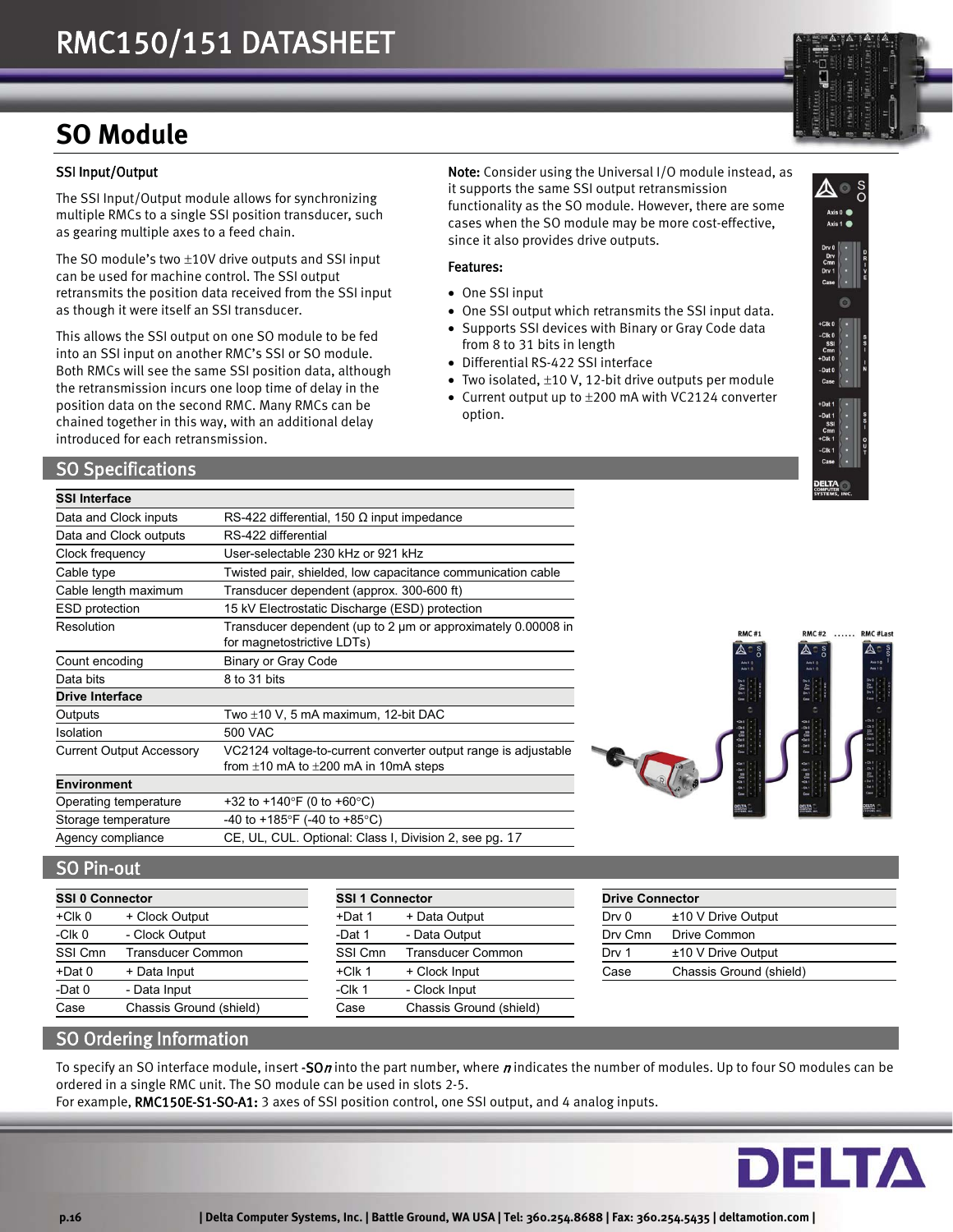## **Class I Division 2 Compliance**

Hazardous location designation Class I, Division 2, Groups A, B, C, D is available for the RMC150E. Class I Division 2 compliance is not available for the G and UI/O modules.

- Products marked "Class I Division 2, Group A, B, C, D" are suitable for use in Class I Division 2, Groups A, B, C, and D hazardous locations and nonhazardous locations only.
- WARNING—EXPLOSION HAZARD—DO NOT DISCONNECT EQUIPMENT WHILE THE CIRCUIT IS LIVE OR UNLESS THE AREA IS KNOWN TO BE FREE OF IGNITABLE CONCENTRATIONS.
- WARNING—EXPLOSION HAZARD—SUBSTITUTION OF ANY COMPONENT MAY IMPAIR SUITABILITY FOR CLASS I, DIVISION 2.
- Maximum surrounding air temperature of 60° C.
- The RMC150E USB port is intended for configuration, programming, and troubleshooting purposes only. It should not be connected during normal operation.
- Wire gauge, screw clamp torque and wire type requirements are listed in the RMC Startup Guide and RMCTools help.

## Class I Division 2 Ordering Information

To specify Class I, Division 2, append "-HZ" to the entire RMC part number. Class I Division 2 compliance is not available for RMC configurations with the G and UI/O modules.

## **Voltage-to Current Converters**

Delta's voltage-to-current converters are designed for converting a voltage drive output to a current drive output in order to control a servo valve. Delta offers several voltage-to-current converters to fit your needs. The maximum output current is adjustable in increments of 10 mA up to the maximum output current range.

| Part<br><b>Number</b> | <b>Description</b>                                       | Output<br><b>Current Range*</b> | <b>Power</b><br><b>Supply</b> |
|-----------------------|----------------------------------------------------------|---------------------------------|-------------------------------|
| VC2124                | 2-channel voltage-to-current<br>converter                | $±100$ mA per<br>channel        | 24V DC                        |
| VC2100                | 2-channel voltage-to-current<br>converter                | $±100$ mA per<br>channel        | $±15$ VDC                     |
| VC2100-HS             | 2-channel voltage-to-current<br>converter - high speed** | $±100$ mA per<br>channel        | $±15$ VDC                     |



\* Channels can be connected in parallel to provide higher current. For example, two ±100 mA channels connected in parallel will provide ±200 mA.

\*\* Most hydraulic control applications do not require the high-speed converter.

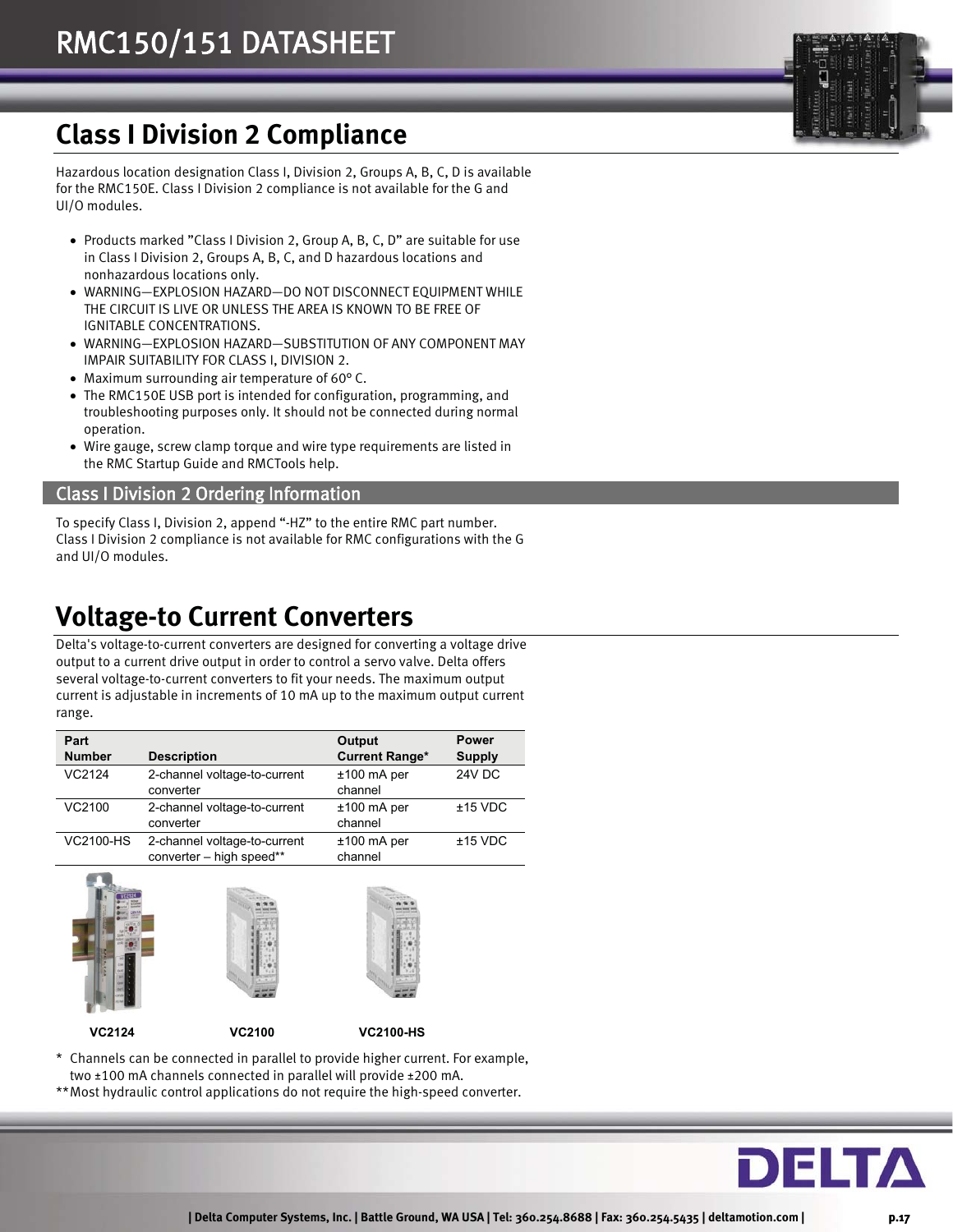## **Cable Assemblies**

Delta 's provides cable assemblies for certain products. The table below lists the available cables:

| <b>Cable Part No</b> | <b>Cable Description</b>                                                                                        |
|----------------------|-----------------------------------------------------------------------------------------------------------------|
| RMC-CB-QUAD-01-06    | 6 ft long, for Quadrature module. 1 DB25 to 3 individual pig-tailed<br>cables for drive, encoder, and limits.   |
| RMC-CB-QUAD-01-10    | 10 ft long, for Quadrature module. 1 DB25 to 3 individual pig-<br>tailed cables for drive, encoder, and limits. |
| RMC-CB-QUAD-01-15    | 15 ft long, for Quadrature module. 1 DB25 to 3 individual pig-<br>tailed cables for drive, encoder, and limits. |
| RMC-CB-QUAD-01-20    | 20 ft long, for Quadrature module. 1 DB25 to 3 individual pig-<br>tailed cables for drive, encoder, and limits. |

Custom lengths are available per request. A drawing of RMC-CB-QUAD-01-xx is available on the Downloads page of Delta's website at www.deltamotion.com/dloads.

## **Terminal Blocks**

All RMCs ship with connectors. Connectors are also available for order individually from Delta. The table below lists the available connectors. These parts are also available from connector manufacturers Amphenol Pcd or WECO using these part numbers.

| <b>Connector Part No</b> | <b>Connector Description</b>     | <b>For Modules</b> |
|--------------------------|----------------------------------|--------------------|
| 10.808.304 (WECO)        | RMC100/150 4-pin Terminal Block  | M, S, H, G, R      |
| 10.808.306 (WECO)        | RMC100/150 6-pin Terminal Block  | M. S               |
| 10.808.308 (WECO)        | RMC100/150 8-pin Terminal Block  | H. A. G. R         |
| 10.808.311 (WECO)        | RMC100/150 11-pin Terminal Block | RMC150/151E        |
| ELVP09100 (Amphenol Pcd) | RMC100/150 9-pin Terminal Block  | DI/O. UI/O         |
| ELVP19100 (Amphenol Pcd) | RMC100/150 19-pin Terminal Block | DI/O. UI/O         |



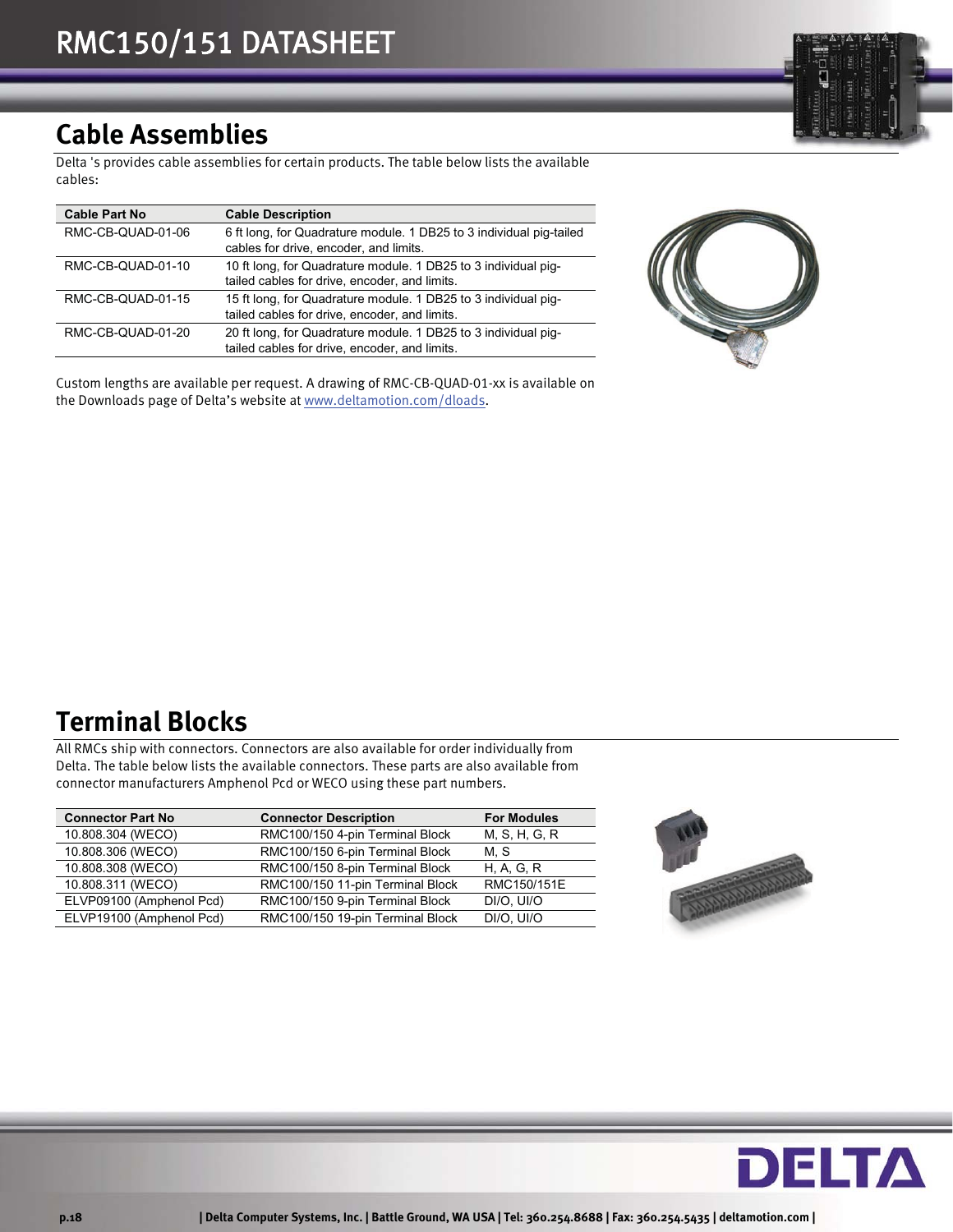## **Mounting Dimensions**

The width of the RMC depends on the number of slots in the backplane. CAD drawings of the RMC are available at www.deltamotion.com/dloads. Units are in inches [mm].